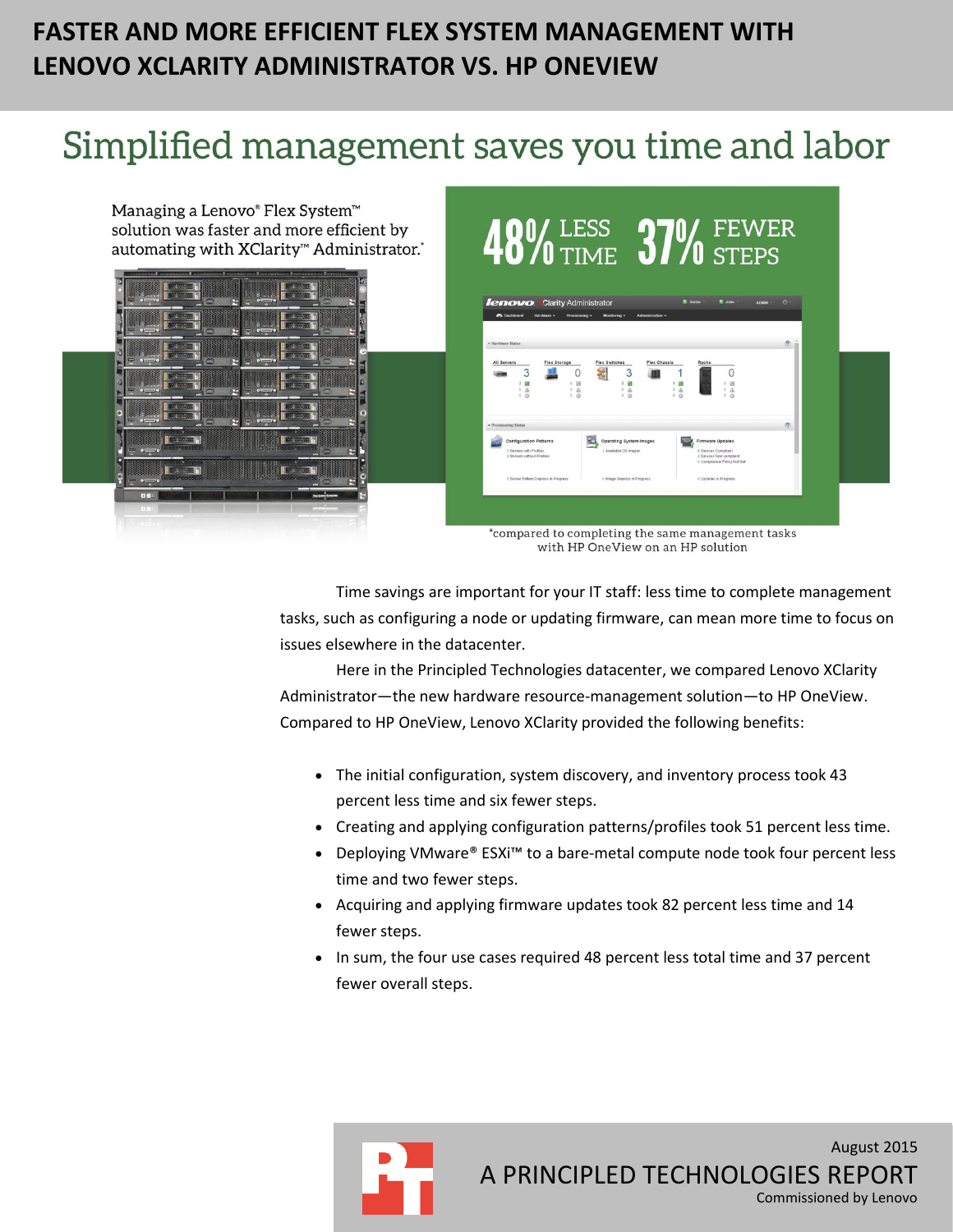# **FASTER AND EASIER MANAGEMENT WITH LENOVO XCLARITY ADMINISTRATOR**

In addition to saving time, a high-quality management solution should reduce complexity and provide a standard of consistency, reliability, and accuracy. The automation that such a solution provides should effectively reduce the potential for human error, and by doing so reduce downtime. Most importantly, the benefits should be scalable and grow with your datacenter and your business.

Lenovo XClarity Administrator is a virtual appliance that provides centralized resource management. It was designed to reduce complexity in the datacenter through automation, to facilitate prompt responses from IT staff, and to promote availability of Lenovo server solutions. XClarity Administrator provides agent-free hardware management for Lenovo servers and Flex System, including the Flex System Chassis Management Module, x86 compute nodes, and I/O modules. The virtual appliance offers out-of-band agentless management, which means managed endpoints may not need special software agents, driver installation, or maintenance. Being agentless means XClarity Administrator can remove operating system (OS) dependency, which can simplify your datacenter's workload. For more information on XClarity Administrator and Flex System, see [Appendix A.](#page-10-0)

In our datacenter, we tested four resource-management use cases:

- Initial setup and discovery
- Server pattern/profile configuration
- Deployment of VMware ESXi to bare-metal compute nodes
- Updating firmware of system components

We recorded the time and steps to complete each use case for Lenovo XClarity Administrator with the Flex System solution and for HP OneView with the BladeSystem c7000 solution. We configured both solutions using the methods and best practices described in relevant documentation. For detailed configuration information on the test systems, see [Appendix B.](#page-11-0) For detailed steps on how we tested, see [Appendix C.](#page-14-0)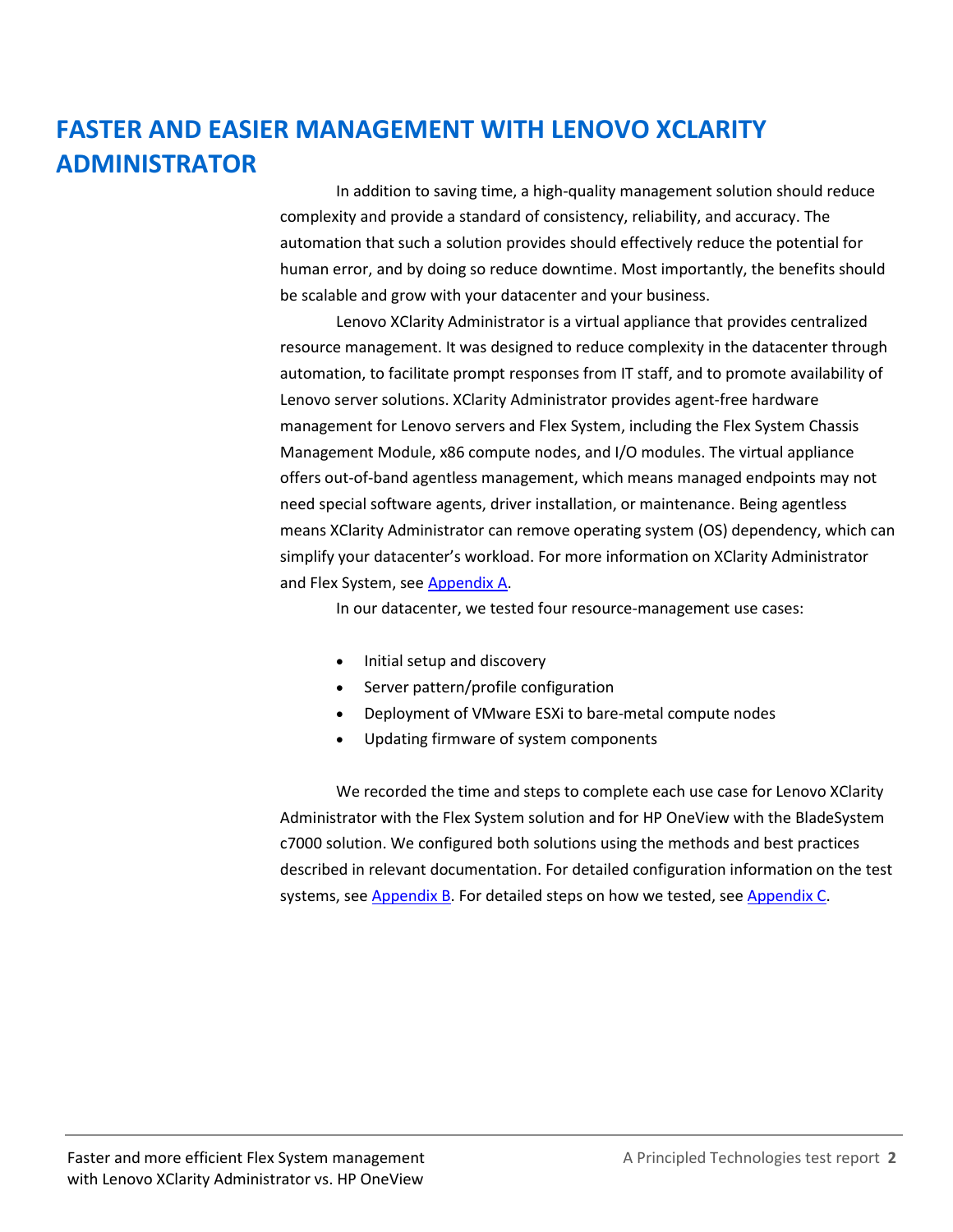# **WHAT WE FOUND**

Altogether, completing all the tasks in the four use cases with Lenovo XClarity Administrator took 48 percent less time and 37 percent fewer steps than using OneView. Figure 1 shows our times and steps from each use case.

| Use case                                                      |                          | <b>Flex System</b><br>(XClarity Administrator) | <b>HP BladeSystem</b><br>(HP OneView and HP Insight<br><b>Control server provisioning)</b> |              |
|---------------------------------------------------------------|--------------------------|------------------------------------------------|--------------------------------------------------------------------------------------------|--------------|
|                                                               | <b>Time</b><br>(h:mm:ss) | <b>Steps</b>                                   | Time<br>(h:mm:ss)                                                                          | <b>Steps</b> |
| Initial configuration, discovery, and inventory<br>of chassis | 0:03:27                  | 7                                              | 0:06:05                                                                                    | 13           |
| Creating and applying configuration patterns/profiles         | 0:00:51                  | 12                                             | 0:01:43                                                                                    | 9            |
| Deploying VMware ESXi to a bare-metal node                    | 0:01:39                  | 7                                              | 0:01:43                                                                                    | 9            |
| Acquiring and applying firmware updates                       | 0:00:30                  | 6                                              | 0:02:50                                                                                    | 20           |
| <b>Total for all use cases</b>                                | 0:06:27                  | 32                                             | 0:12:21                                                                                    | 51           |

**Figure 1: Time and steps for the two hardware management tools in each use case. Lower numbers are better.**

### **Faster initial configuration, discovery, and inventory of Flex System chassis**

The initial configuration, discovery, and inventory of our Flex System components with Lenovo XClarity Administrator was a fast, simple process compared to setting up the HP OneView solution. Using XClarity Administrator for this use case saved over two minutes, or took 43 percent less time, for a single chassis. XClarity Administrator also required six fewer steps to complete this use case. Figure 2 shows the amount of time both solutions needed for initial configuration, discovery, and inventory; Figure 3 shows the number of steps.

The HP solution required two HP appliances to automate our four use cases: the HP OneView application and the HP Insight Control server provisioning application. HP Insight Control server provisioning is used for discovery and inventory alongside HP OneView. Insight Control is also used to automate OS and hypervisor installation to bare-metal servers. HP OneView itself is used to automate the remaining use cases. HP Insight Control server provisioning requires a separate media server to house OS and hypervisor images for deployment; we used a dedicated Windows Server® virtual machine for this purpose.

Using Lenovo XClarity Administrator, we found that the automated discovery and inventory process of Flex System components to be simple and effective. We first deployed and logged in to the XClarity Administrator virtual appliance. XClarity Administrator automatically discovered the chassis, making it available for us to manage.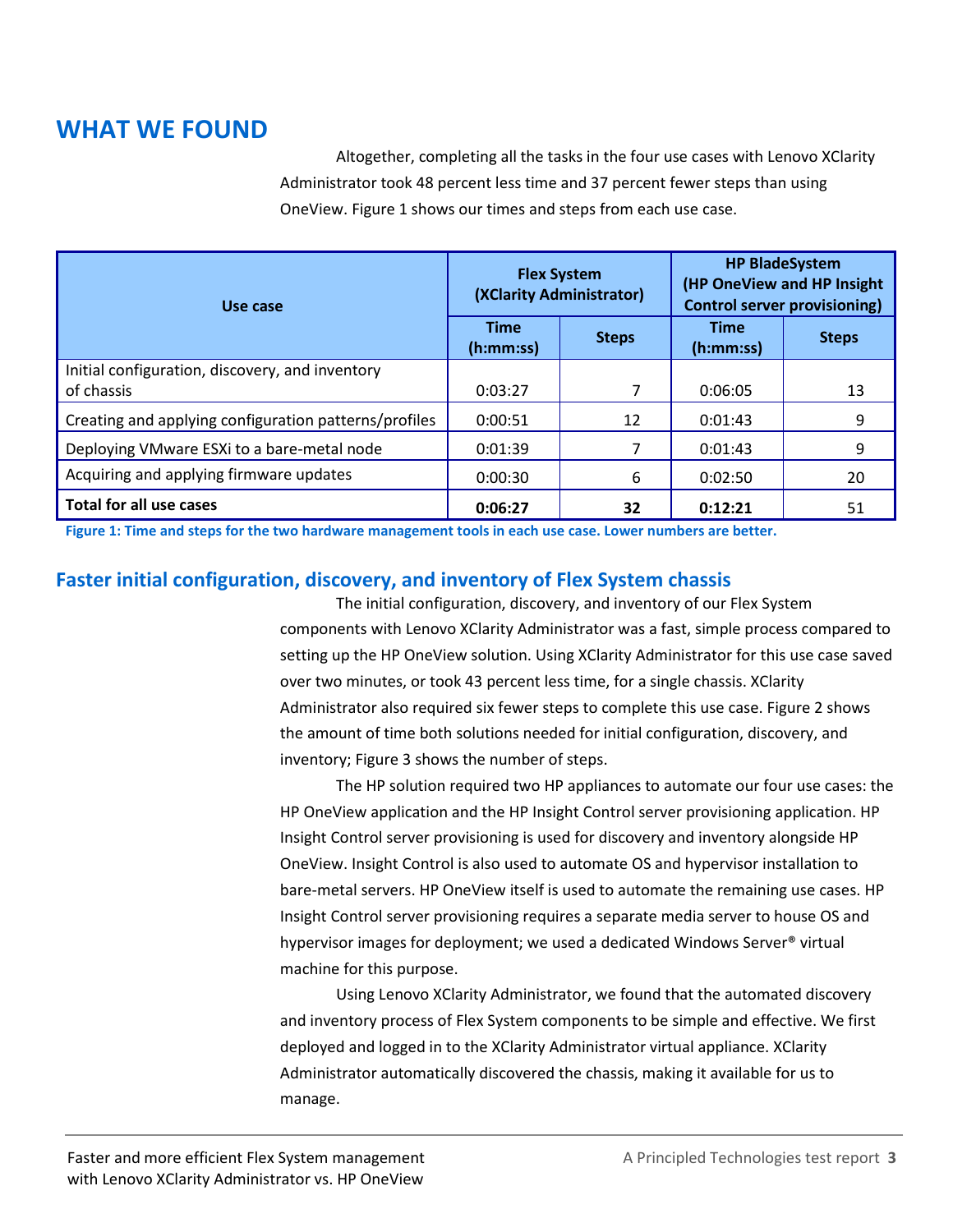This means that automating the initial configuration, discovery, and inventory of a new Lenovo Flex System infrastructure with XClarity Administrator can help your administrators promptly identify components requiring deployment or installation, thereby decreasing the time-to-value (TtV) of each component.





**Figure 3: The number of steps each solution took for initial configuration, discovery, and inventory of solution components. Lower numbers are better.**

> Figure 4 shows the Lenovo XClarity Administrator dashboard. After XClarity Administrator gathers discovered endpoints into an inventory, administrators can view the inventory and the status of any component at a glance from the dashboard.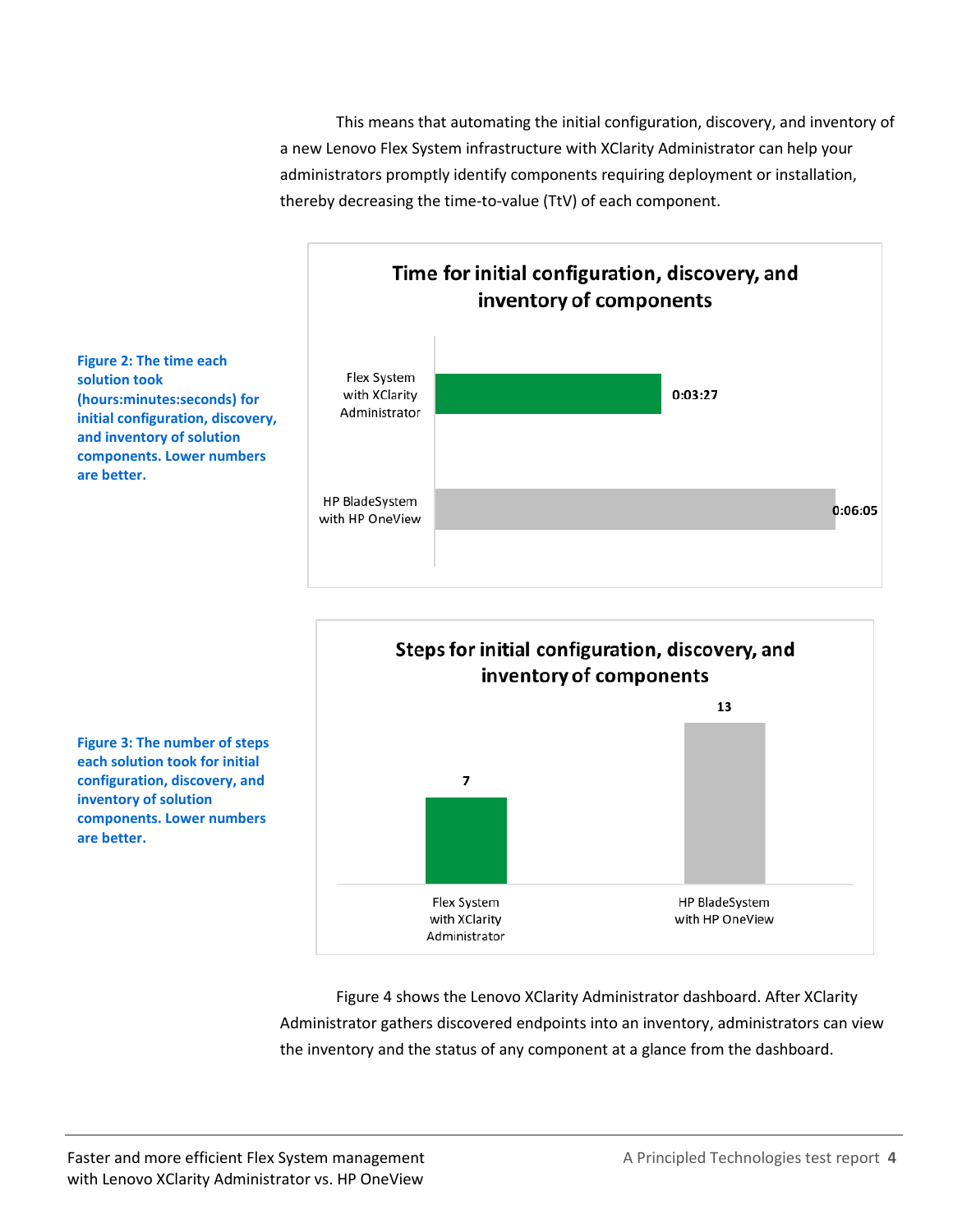| <b>lenovo. XClarity Administrator</b>                                                  |                                      |                  |                                                         |                         | v                             | Status <b>T</b> | $\triangledown$ Jobs $\triangledown$                                                                     | ADMIN * | $\circledcirc$ - |
|----------------------------------------------------------------------------------------|--------------------------------------|------------------|---------------------------------------------------------|-------------------------|-------------------------------|-----------------|----------------------------------------------------------------------------------------------------------|---------|------------------|
| <b>PA</b> Dashboard                                                                    | Hardware v                           | Provisioning ~   | Monitoring $\sim$                                       | <b>Administration ▼</b> |                               |                 |                                                                                                          |         |                  |
|                                                                                        |                                      |                  |                                                         |                         |                               |                 |                                                                                                          |         |                  |
| ▼ Hardware Status                                                                      |                                      |                  |                                                         |                         |                               |                 |                                                                                                          |         | $\circledR$      |
| <b>All Servers</b><br>3<br>3<br>0<br>⋒<br>G<br>$\bf{0}$                                | <b>Flex Storage</b>                  | 0<br>n<br>Q<br>0 | <b>Flex Switches</b><br>3<br>3<br>0<br>0<br>Q           | <b>Flex Chassis</b>     | ◬<br>0<br>$\odot$<br>$\bf{0}$ | <b>Racks</b>    | $\Omega$<br>Q<br>$\Omega$                                                                                |         |                  |
| ▼ Provisioning Status                                                                  |                                      |                  |                                                         |                         |                               |                 |                                                                                                          |         | $\circled{?}$    |
| <b>Configuration Patterns</b><br>0 Servers with Profiles<br>2 Servers without Profiles |                                      |                  | <b>Operating System Images</b><br>1 Available OS Images |                         |                               |                 | <b>Firmware Updates</b><br>6 Devices Compliant<br>2 Devices Non-compliant<br>0 Compliance Policy Not Set |         |                  |
|                                                                                        | 0 Server Pattern Deploys in Progress |                  | 0 Image Deploys in Progress                             |                         |                               |                 | 0 Updates in Progress                                                                                    |         |                  |

**Figure 4: The Lenovo XClarity Administrator dashboard displaying components of our Flex System solution.**

### **Faster pattern/profile configuration**

The Lenovo XClarity Administrator interface allowed us to create a configuration template, called a configuration pattern, and use the pattern to configure multiple nodes simultaneously. This kind of simplicity can let administrators quickly see which nodes have configurations and apply patterns to the ones that need them. Applying configurations en masse, as opposed to individually, can help reduce the possibility of human error.

We found that XClarity Administrator saved 51 percent of the necessary time to create and apply a configuration pattern to a node. Saving time in configuration can leave administrators free to move on to installing the operating system or updating firmware sooner. Figure 5 shows the amount of time both solutions needed to configure one node; Figure 6 shows the number of steps.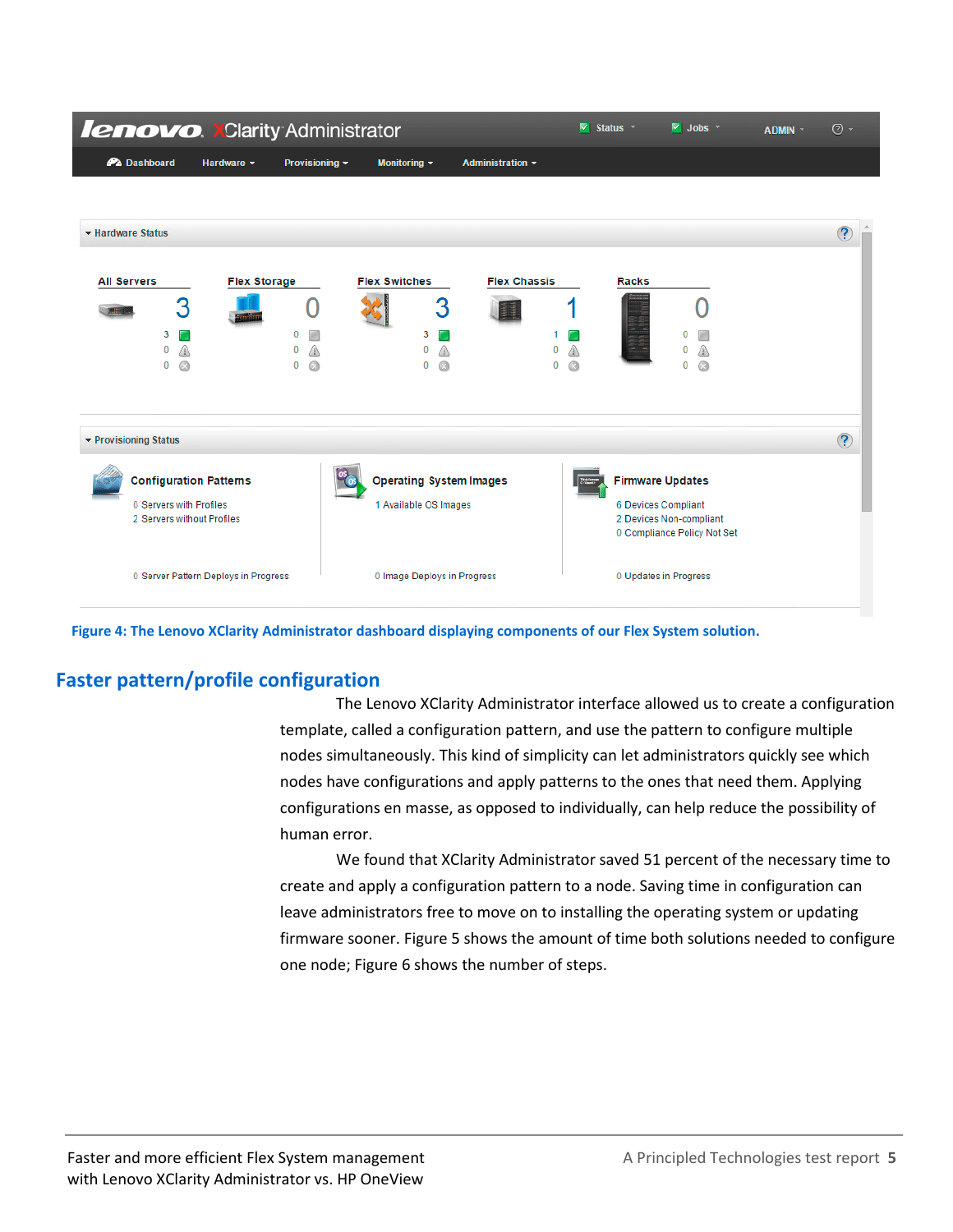

Steps to create and apply configuration patterns/profiles 12 9 Flex System HP BladeSystem with HP OneView with XClarity Administrator

**Figure 6: The number of steps each solution needed to create and apply configuration patterns or profiles. Lower numbers are better.**

**Figure 5: The time each** 

**(hours:minutes:seconds) to create and apply configuration patterns or profiles. Lower numbers are better.**

**solution took** 

### **Faster deployment of VMware ESXi to a bare-metal node**

Lenovo XClarity Administrator automates deployment of VMware ESXi, Microsoft® Windows Server including Hyper-V®, or Red Hat® Enterprise Linux® including KVM to bare-metal compute nodes or servers. Using XClarity Administrator, administrators can deploy the operating system or hypervisor onto a single node or onto multiple nodes simultaneously. XClarity Administrator did not require an external file server or the use of software-based consoles to manage the installation. A second HP application, HP Insight Control server provisioning, is used to automate OS and hypervisor installation to bare-metal servers.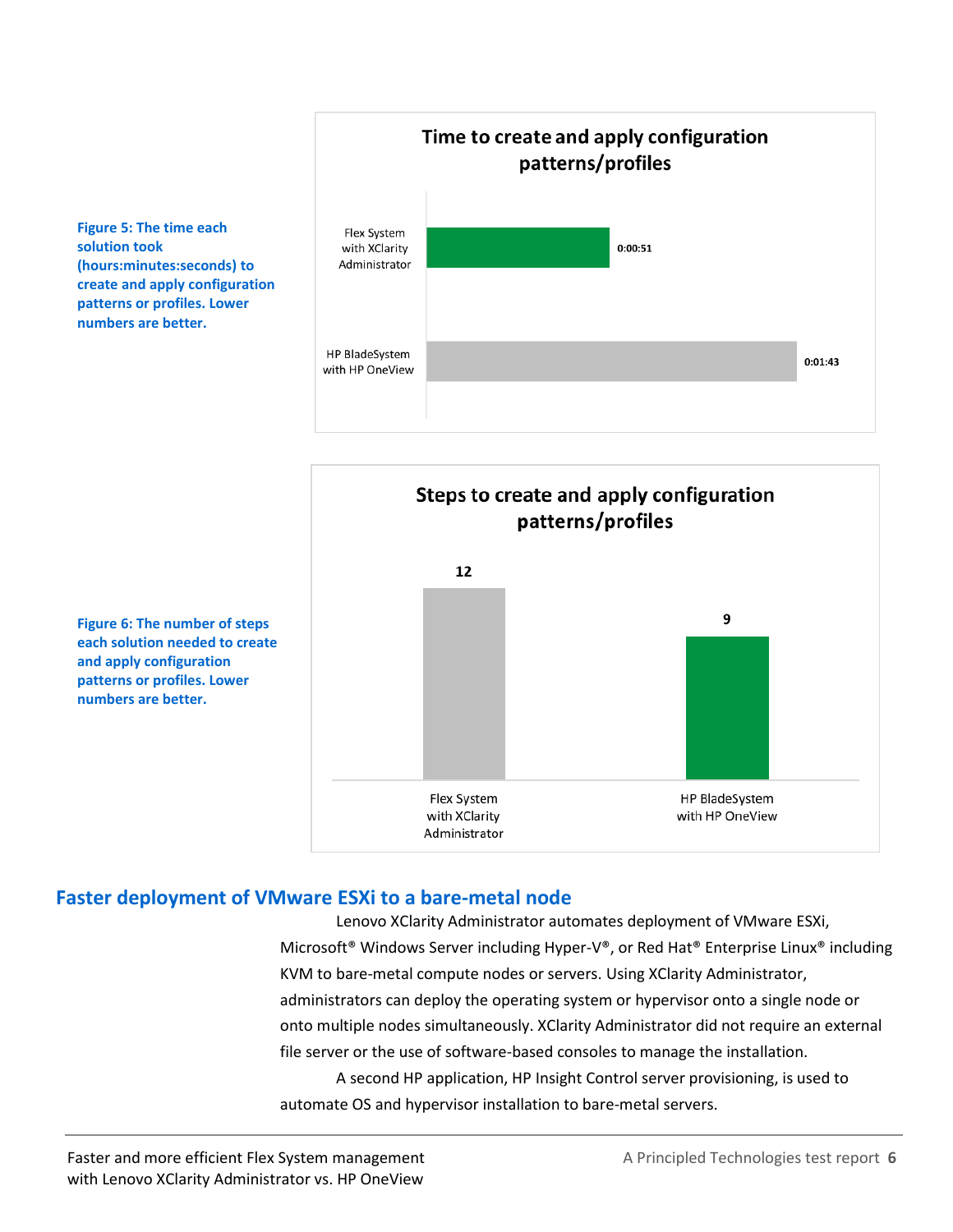Deploying VMware ESXi to the compute node took four seconds less with XClarity Administrator than it took using the OneView solution. With faster deployment of VMware ESXi, your administrators could move on to other critical tasks sooner, such as deploying virtual machines into production. It also took two fewer steps with XClarity Administrator. Figure 7 shows the amount of time it took with both solutions; Figure 8 shows the number of steps. These savings can scale according to your own datacenter needs and demands.





**Figure 7: The time each solution took (hours:minutes:seconds) to deploy VMware ESXi to a baremetal compute node. Lower numbers are better.**

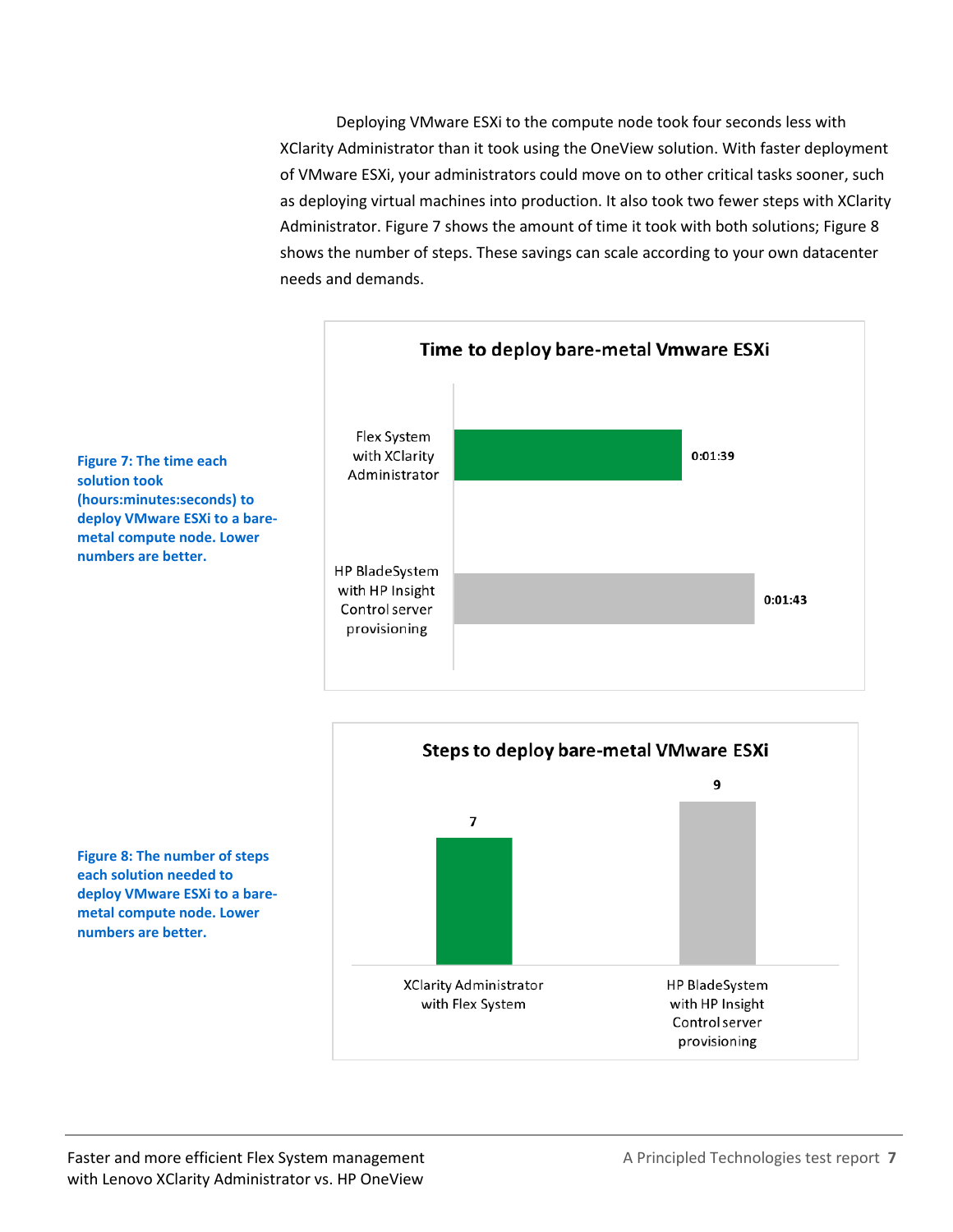Figure 9 shows the Lenovo XClarity Administrator interface displaying endpoints available to accept OS or hypervisor deployment. Your administrators can quickly select the desired endpoints and then execute the deployment job.



#### **Faster updates and firmware management**

Applying firmware updates to Flex System with Lenovo XClarity Administrator took 82.3 percent less time than HP OneView took to update OneView components. It was also simpler to update with XClarity Administrator, requiring 14 fewer steps than performing the task with HP OneView. Figure 10 shows the amount of time it took with both solutions, and Figure 11 shows the number of steps.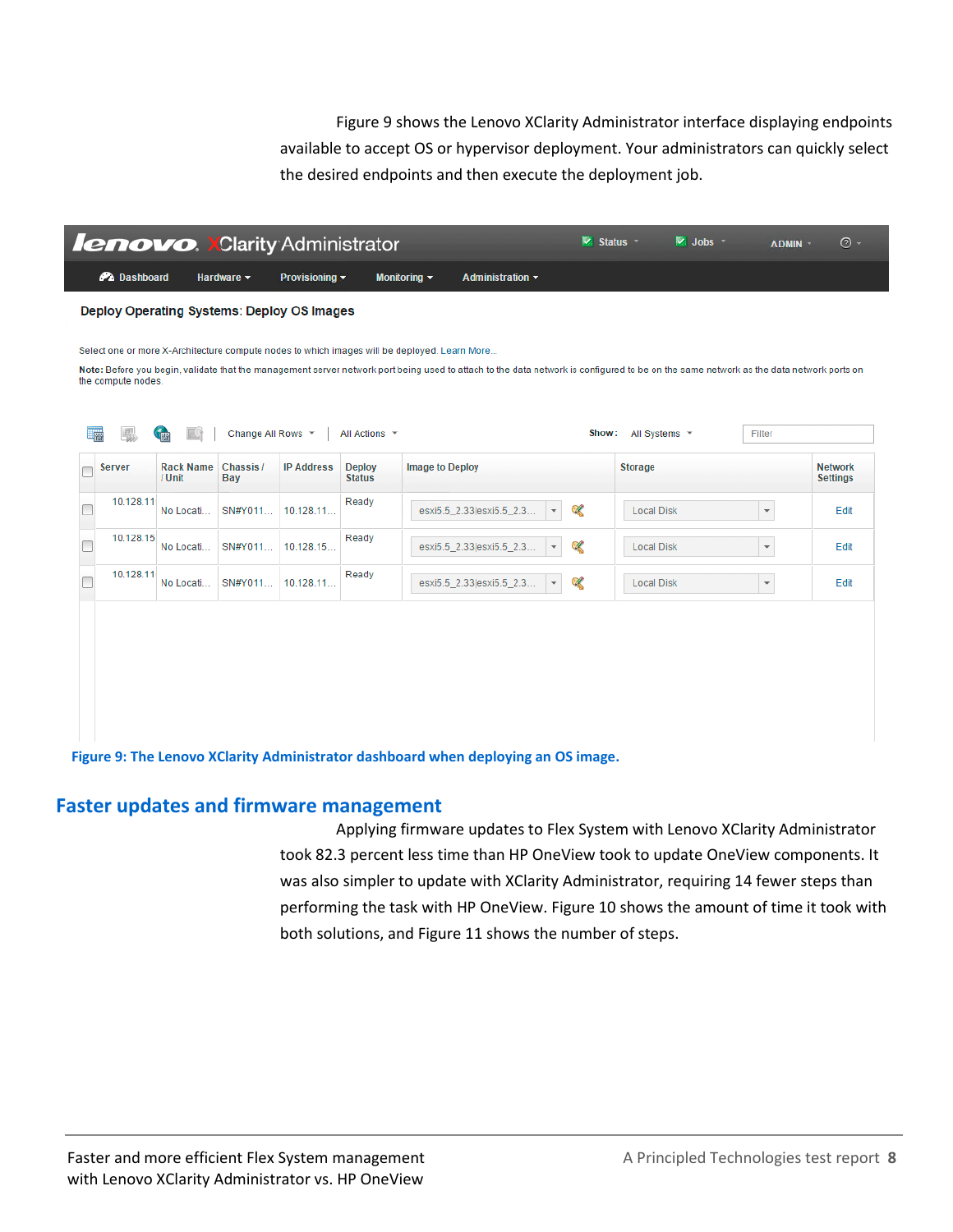**Figure 10: The time each solution needed (hours:minutes:seconds) to acquire and apply firmware updates. Lower numbers are better.**





**Figure 11: The number of steps each solution needed to acquire and apply firmware updates. Lower numbers are better.**

> Figure 12 shows the Lenovo XClarity Administrator interface displaying the endpoints that can receive firmware updates. Similar to deploying an OS or hypervisor, your administrators can quickly select the desired endpoints to update and then execute the update job.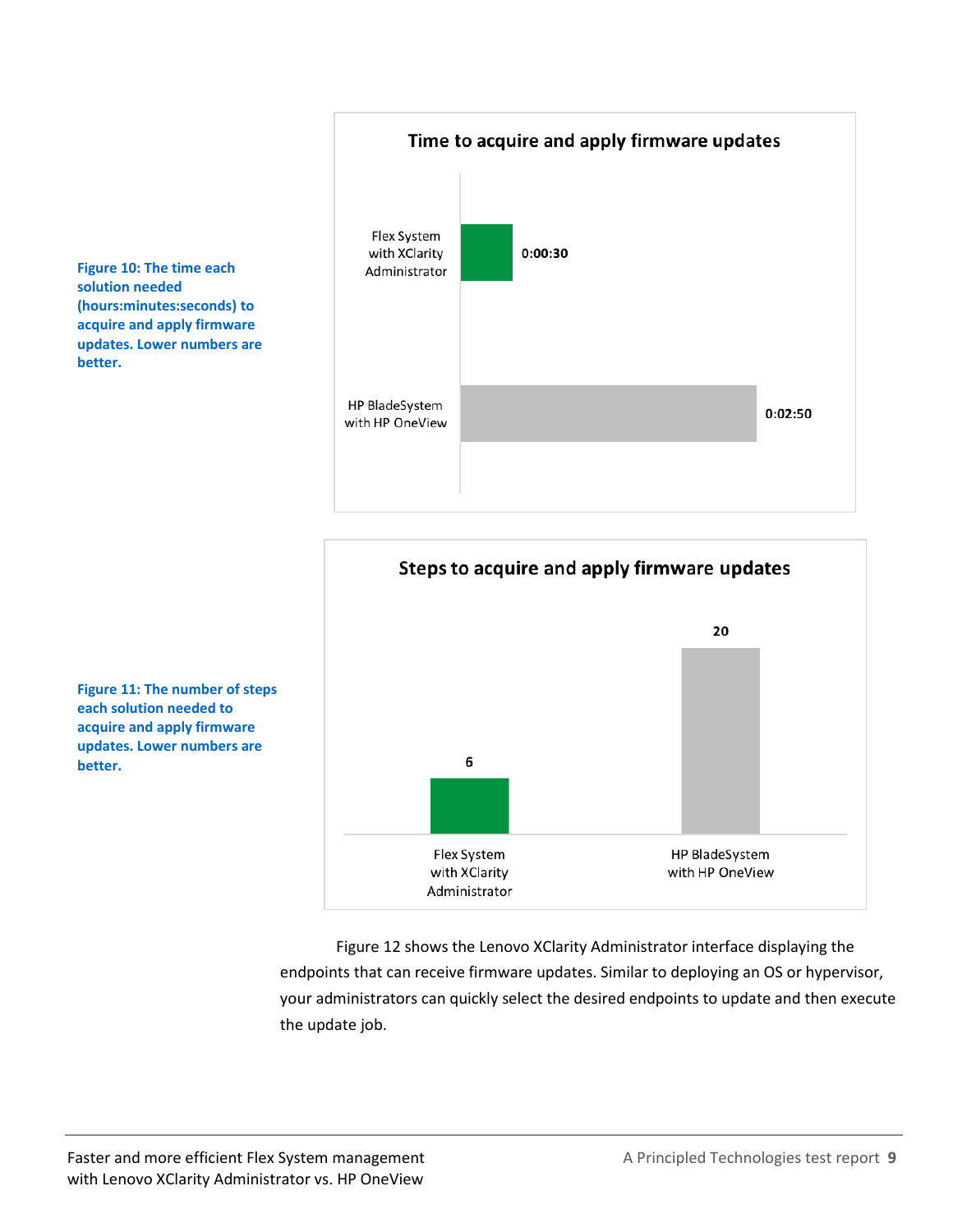|               |                                                                                               | <b>lenovo. XClarity Administrator</b>                                                       |                            |                           |                       |                         | $\overline{\mathbf{V}}$ Status $\overline{\mathbf{V}}$ | $\overline{\mathbb{V}}$ Jobs $\overline{\mathbb{V}}$ | ADMIN -                        | $\odot$ - |
|---------------|-----------------------------------------------------------------------------------------------|---------------------------------------------------------------------------------------------|----------------------------|---------------------------|-----------------------|-------------------------|--------------------------------------------------------|------------------------------------------------------|--------------------------------|-----------|
|               | <b>PA</b> Dashboard                                                                           | Hardware $\sim$                                                                             | Provisioning $\sim$        | Monitoring $\sim$         | Administration $\sim$ |                         |                                                        |                                                      |                                |           |
|               |                                                                                               | <b>Firmware Updates: Apply / Activate</b>                                                   |                            |                           |                       |                         |                                                        |                                                      |                                |           |
|               |                                                                                               | (?) To update firmware for a device, assign a compliance policy and select Perform Updates. |                            |                           |                       |                         |                                                        |                                                      |                                |           |
|               |                                                                                               |                                                                                             |                            |                           |                       |                         |                                                        |                                                      |                                |           |
| G             | G<br><b>IKE</b><br>* Critical Release Information                                             | Ð<br><b>CITY</b>                                                                            | 图                          | All Actions -             |                       |                         | Show: All Systems $\sim$                               |                                                      | Filter                         |           |
|               | <b>System</b>                                                                                 |                                                                                             | Rack Na 2 ^^ Chassis / Bay |                           | $1 -$                 | Power                   | <b>Installed Version</b>                               |                                                      | <b>Assigned Compliance Pol</b> |           |
|               | SN#Y011BG25301C<br>10.128.115.50                                                              |                                                                                             | Unit 0                     | SN#Y011BG25301C, Bay 1    |                       | ®lon                    | 2.5.3 / 2PET12T                                        |                                                      | DEFAULT-2015-04-21             |           |
| $\boxed{\pm}$ | IO Module 01<br>10.128.15.16                                                                  |                                                                                             | Unit 0                     | SN#Y011BG25301C, Bay 1    |                       | ම on                    | Not Compliant                                          |                                                      | DEFAULT-2015-04-21             |           |
|               | Standby CMM                                                                                   | $\circledR$                                                                                 | Unit 0                     | SN#Y011BG25301C, Bay 2    |                       | <b>®</b> l On           | 2.5.3 / 2PET12T                                        |                                                      | DEFAULT-2015-04-21             |           |
| $\pm$         | IO Module 02<br>10 128 15 12                                                                  |                                                                                             | Unit <sub>0</sub>          | SN#Y011BG25301C, Bay 2    |                       | ®lon                    | Compliant                                              |                                                      | DEFAULT-2015-04-21             |           |
| $\pm$         | IO Module 04<br>10.128.15.5                                                                   |                                                                                             | Unit 0                     | SN#Y011BG25301C, Bay 4    |                       | <b>⊛</b> on             | Compliant                                              |                                                      | DEFAULT-2015-04-21             |           |
| $\pm$         | 10.128.115.51<br>10.128.115.51                                                                |                                                                                             | Unit 0                     | SN#Y011BG25301C, Bay 5    |                       | <b>⊘</b> on             | Compliant                                              |                                                      | DEFAULT-2015-04-21             |           |
|               | 10.128.15.55<br>$\pm$<br>10.128.15.55                                                         |                                                                                             | Unit 0                     | SN#Y011BG25301C, Bay 6    |                       | <b><sup>⊙</sup></b> off | Not Compliant                                          |                                                      | DEFAULT-2015-04-21             |           |
|               | 10.128.115.53<br>$\begin{array}{c} \begin{array}{c} \end{array} \end{array}$<br>10.128.115.53 |                                                                                             | Unit 0                     | SN#Y011BG25301C, Bay 9,10 |                       | <b><sup>i</sup></b> ⊙ff | Compliant                                              |                                                      | DEFAULT-2015-04-21             |           |

**Figure 12: The Lenovo XClarity Administrator dashboard when applying firmware updates.**

# **CONCLUSION**

When repetitive and complex management tasks become quicker and easier to complete, that's a win for your datacenter and administrators. We found that using Lenovo XClarity Administrator took 48 percent less time and 37 percent fewer steps to complete four resource-management use cases on the Flex System, compared to using HP OneView. Easier to use and less time-intensive, XClarity Administrator and Flex System can be a more effective combination for your datacenter.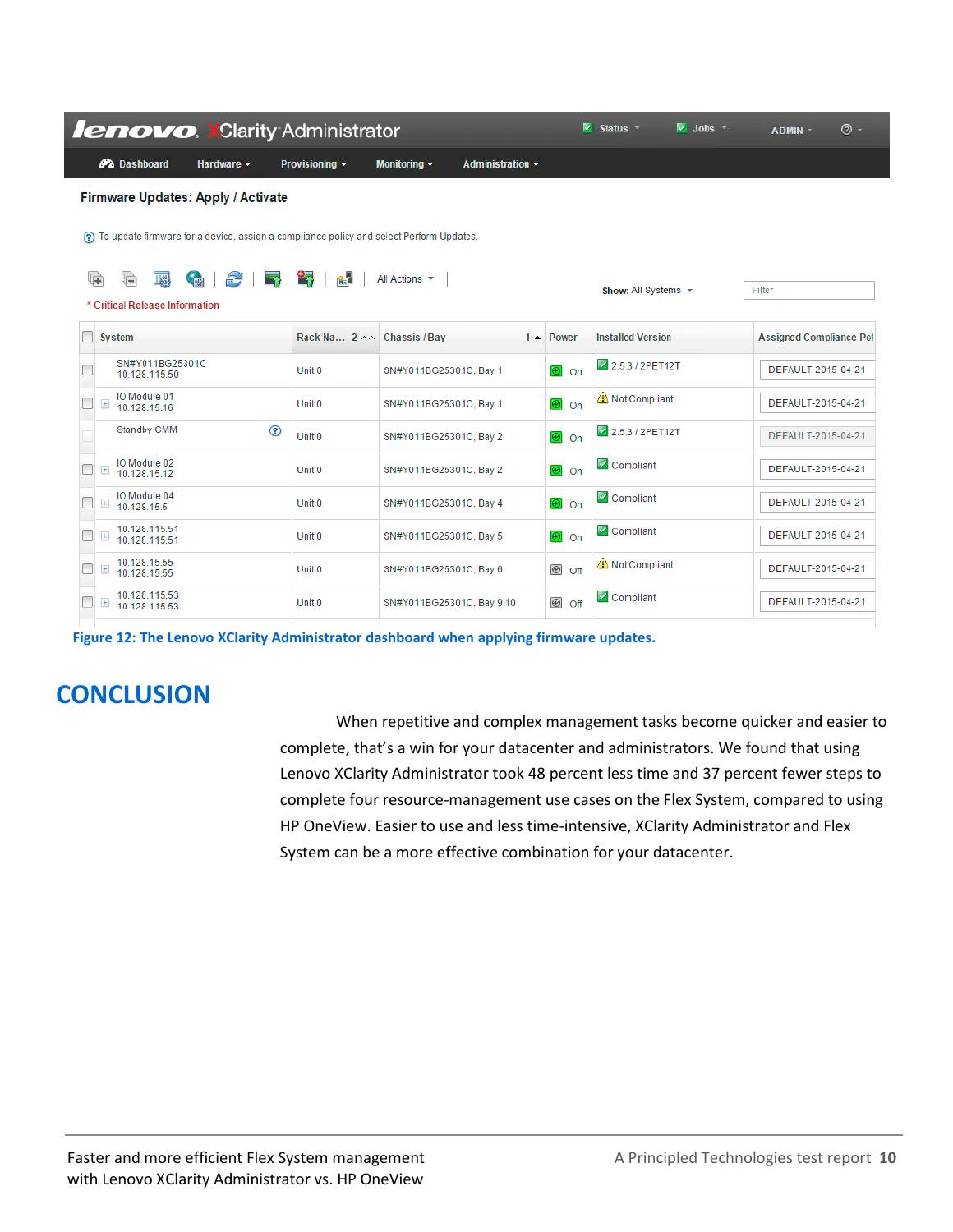# <span id="page-10-0"></span>**APPENDIX A – ABOUT THE COMPONENTS**

### **About Lenovo XClarity Administrator**

Designed to integrate into Lenovo servers and the Flex System converged infrastructure platform, Lenovo XClarity Administrator is a hardware management solution that can simplify and automate infrastructure tasks. XClarity Administrator features an intuitive graphical user interface (GUI); automated firmware updates, configuration patterns, and bare-metal provisioning of OSs and hypervisors; support for integration into various external, higher level management, automation, and orchestration tools; and control over hardware resources through scripting and commands by using Microsoft Windows PowerShell®.

### **About the Lenovo Flex System**

The Flex System is the next generation of blade technology that offers potentially greater performance, bandwidth, and ability to consolidate and virtualize than previous systems. At the center of the Flex System is the Flex System Enterprise Chassis, which enables high-speed performance with integrated servers and networking. According to Lenovo, the flexible design of this system lets it meet the needs of varying workloads with independently scalable IT resource pools for higher utilization and lower cost per workload. Learn more at [www.redbooks.ibm.com/abstracts/tips0863.html.](http://www.redbooks.ibm.com/abstracts/tips0863.html)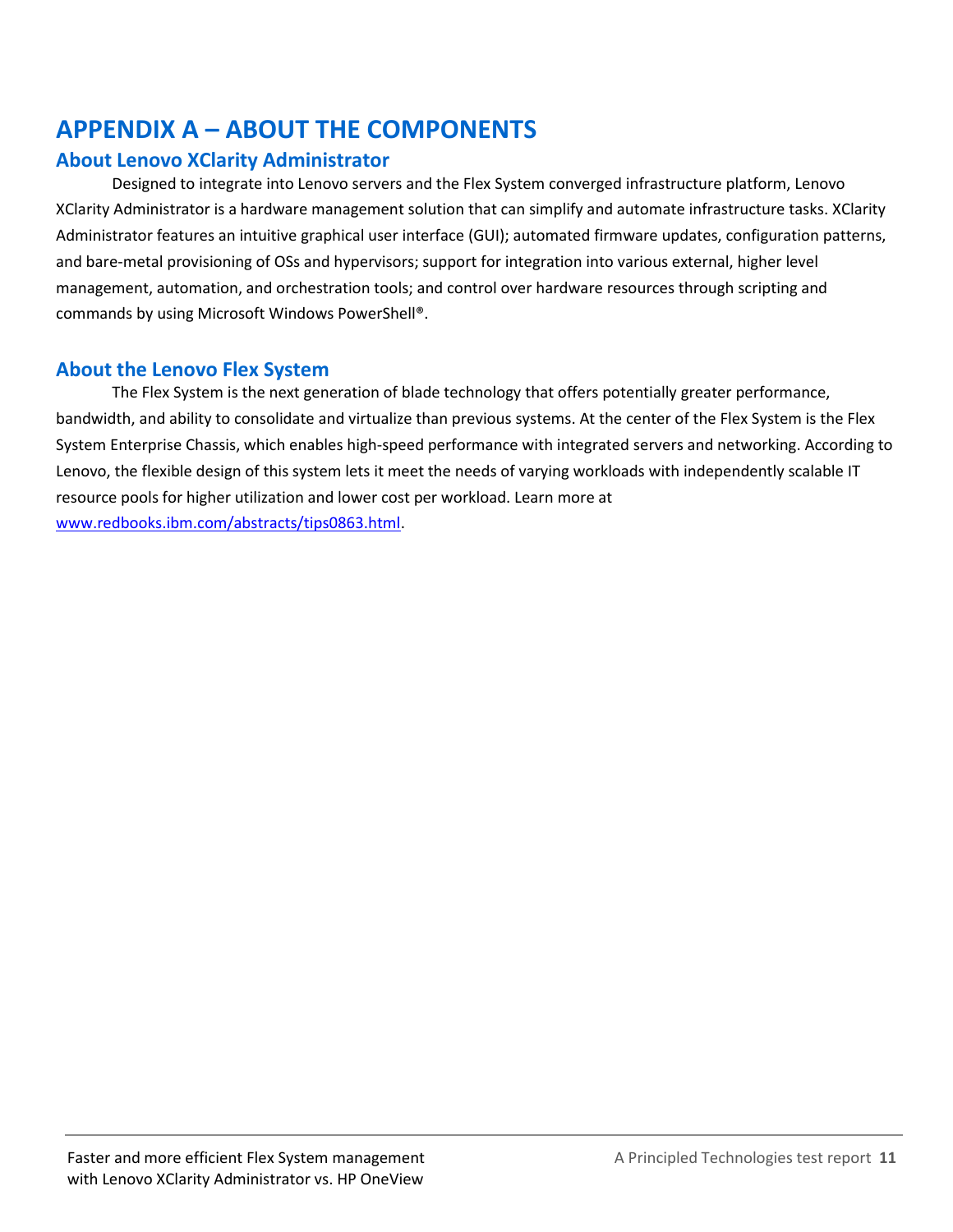# <span id="page-11-0"></span>**APPENDIX B – SYSTEM CONFIGURATION INFORMATION**

Figure 13 provides detailed configuration information for the Lenovo Flex System nodes we used.

|                               | Lenovo Flex System x440<br>Lenovo Flex System x240 |                                 |                      |  |  |  |
|-------------------------------|----------------------------------------------------|---------------------------------|----------------------|--|--|--|
| <b>System</b>                 | <b>Compute Node-7917</b>                           | <b>Compute Node-8737</b>        |                      |  |  |  |
| General                       |                                                    |                                 |                      |  |  |  |
| Number of processor packages  | $\overline{4}$                                     | 2                               |                      |  |  |  |
| Number of cores per processor | $\overline{4}$                                     | 4                               |                      |  |  |  |
| Number of hardware threads    | 2                                                  | 2                               |                      |  |  |  |
| per core                      |                                                    |                                 |                      |  |  |  |
| System power management       | Default                                            | Default                         |                      |  |  |  |
| policy                        |                                                    |                                 |                      |  |  |  |
| <b>CPU</b>                    |                                                    |                                 |                      |  |  |  |
| Vendor                        | Intel <sup>®</sup>                                 | Intel                           |                      |  |  |  |
| Name                          | Intel Xeon® Processor                              | Intel Xeon Processor            |                      |  |  |  |
| Model number                  | E5-4603                                            | E5-2680                         |                      |  |  |  |
| Stepping                      | M1                                                 | C1                              |                      |  |  |  |
| Socket type                   | <b>FCLGA2011</b>                                   | <b>FCLGA2011</b>                |                      |  |  |  |
| Core frequency (GHz)          | 2.0                                                | 2.7                             |                      |  |  |  |
| <b>Bus frequency</b>          | $6.4$ GT/s                                         | 8 GT/s                          |                      |  |  |  |
| L1 cache                      | 128 KB                                             | 128 KB                          |                      |  |  |  |
| L <sub>2</sub> cache          | 256 KB                                             | 256 KB                          |                      |  |  |  |
| L3 cache                      | 10 MB                                              | 20 MB                           |                      |  |  |  |
| <b>Platform</b>               |                                                    |                                 |                      |  |  |  |
| Vendor and model number       | Lenovo Flex System x440 Compute                    | Lenovo Flex System x240 Compute |                      |  |  |  |
|                               | Node (7917)                                        | Node (8737)                     |                      |  |  |  |
| Motherboard model number      | 88Y6237                                            | 95Y4788                         |                      |  |  |  |
| <b>BIOS</b> name and version  | CNE136SUS / 1.30 (Nov 8, 2013)                     | B2E136TUS / 1.40 (Nov 12, 2013) |                      |  |  |  |
| <b>BIOS</b> settings          | Default                                            | Default                         |                      |  |  |  |
| <b>Memory modules</b>         |                                                    |                                 |                      |  |  |  |
| Total RAM in system (GB)      | 192                                                | 32                              | 192                  |  |  |  |
| Vendor and model number       | HMT351R7CFR8C-<br>HMT31GR7CFR4C-PB<br>PB           |                                 | HMT31GR7CFR4C-<br>PB |  |  |  |
| <b>Type</b>                   | PC3-12800R                                         | PC3-12800R                      | PC3-12800R           |  |  |  |
| Speed (MHz)                   | 1,600                                              | 1,600                           | 1,600                |  |  |  |
| Speed running in the system   |                                                    |                                 |                      |  |  |  |
| (MHz)                         | 1,600                                              | 1,600                           | 1,600                |  |  |  |
| Size (GB)                     | 8                                                  | $\overline{a}$                  | 8                    |  |  |  |
| Number of RAM module(s)       | 24<br>8<br>24                                      |                                 |                      |  |  |  |
| Rank                          | 2Rx4                                               | 2Rx8<br>2Rx4                    |                      |  |  |  |
| <b>Hypervisor</b>             |                                                    |                                 |                      |  |  |  |
| Name                          | VMware ESXi 5.5                                    | VMware ESXi 5.5                 |                      |  |  |  |
| Language                      | English                                            | English                         |                      |  |  |  |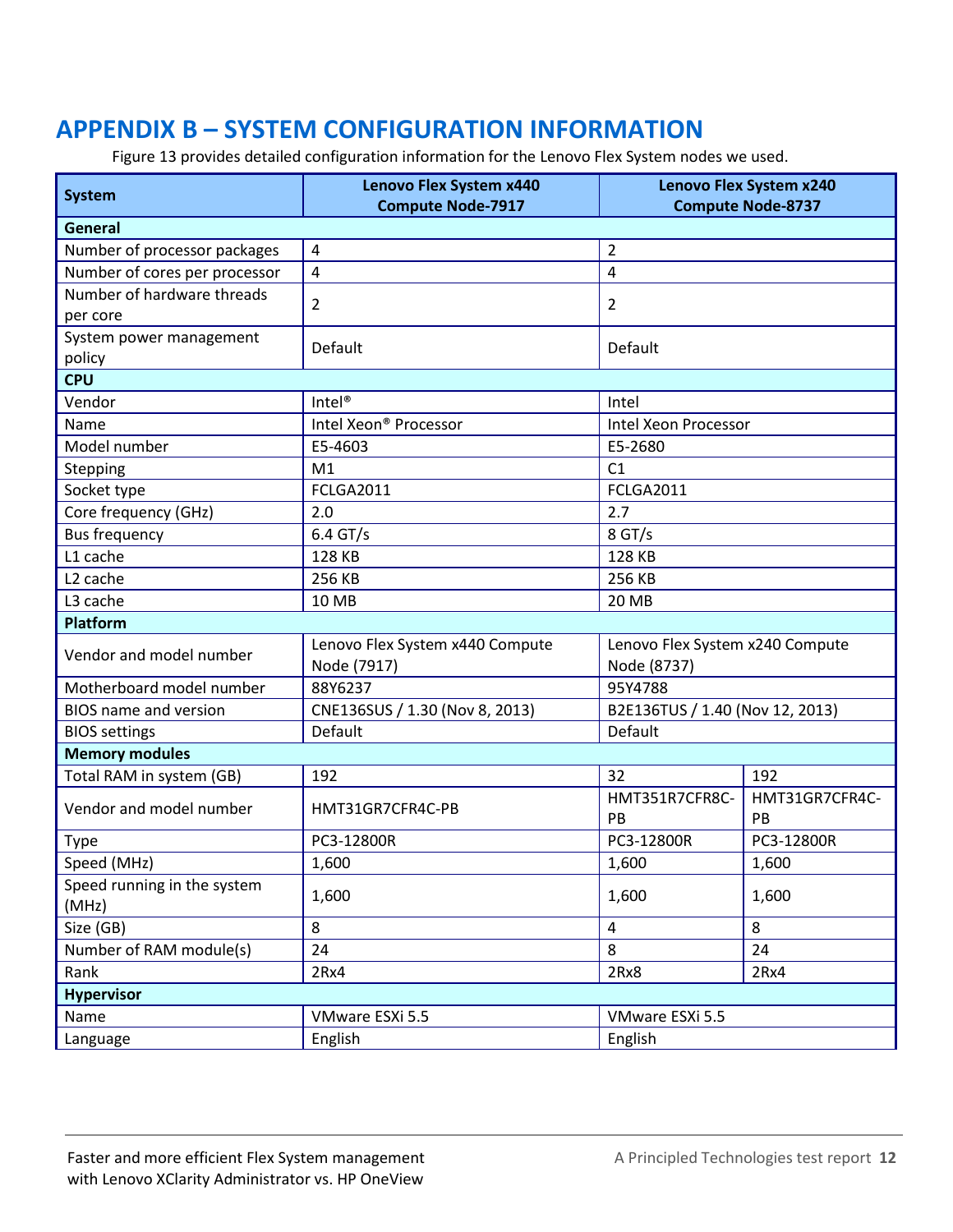| System                  | Lenovo Flex System x440<br><b>Compute Node-7917</b> | <b>Lenovo Flex System x240</b><br><b>Compute Node-8737</b> |  |  |  |  |  |
|-------------------------|-----------------------------------------------------|------------------------------------------------------------|--|--|--|--|--|
| <b>Hard drives</b>      |                                                     |                                                            |  |  |  |  |  |
| Vendor and model number | 90Y8876                                             | 42C0529                                                    |  |  |  |  |  |
| Number of drives        |                                                     | 2                                                          |  |  |  |  |  |
| Size (GB)               | 600                                                 | 200                                                        |  |  |  |  |  |
| <b>RPM</b>              | 10,000                                              | N/A                                                        |  |  |  |  |  |
| Type                    | SAS                                                 | <b>SSD</b>                                                 |  |  |  |  |  |
| <b>Expansion card</b>   |                                                     |                                                            |  |  |  |  |  |
| Name                    | Lenovo Flex System FC3052 2-port 8Gb                | Lenovo Flex System FC3052 2-port 8Gb                       |  |  |  |  |  |
|                         | FC                                                  | FC                                                         |  |  |  |  |  |
| Firmware version        | 2.01A11 (Nov 15, 2012)                              | 2.01A11 (Nov 15, 2012)                                     |  |  |  |  |  |

**Figure 13: System configuration information for the Lenovo Flex System nodes.**

Figure 14 provides detailed configuration information for the HP BladeSystem c7000 we used.

| System                         | HP BladeSystem c7000                   |  |  |  |
|--------------------------------|----------------------------------------|--|--|--|
| <b>Power supplies</b>          |                                        |  |  |  |
| Number of power supplies       | 6                                      |  |  |  |
| Vendor and model number        | HP 2400W HE PSU - HP P/N 499253-B21    |  |  |  |
| Wattage of each (W)            | 2,400                                  |  |  |  |
| <b>Cooling fans</b>            |                                        |  |  |  |
| Total number of fan modules    | 10                                     |  |  |  |
| Vendor and model number        | HP Active Cool 200 - HP P/N 412140-B21 |  |  |  |
| <b>Chassis firmware</b>        |                                        |  |  |  |
| OA Controller Hardware Version | A <sub>1</sub>                         |  |  |  |
| OA Tray firmware               | 1.7                                    |  |  |  |
| Onboard Administrator firmware | 4.40                                   |  |  |  |
| I/O modules                    |                                        |  |  |  |
| Switch                         | HP VC FlexFabric 10Gb/24-Port Module   |  |  |  |
| VC firmware                    | 4.40                                   |  |  |  |
| Interconnect bay               | 1, 2                                   |  |  |  |

**Figure 14: Configuration information for the HP blade server chassis.**

#### Figure 15 provides detailed configuration information for the HP ProLiant BL460c Gen9 blade server we used.

| <b>System</b>                       | HP ProLiant BL460c Gen9 blade server |  |  |  |  |
|-------------------------------------|--------------------------------------|--|--|--|--|
| <b>Blade Model</b>                  |                                      |  |  |  |  |
| <b>Blade Model</b>                  | HP ProLiant BL460c Gen9              |  |  |  |  |
| General                             |                                      |  |  |  |  |
| Number of processor packages        |                                      |  |  |  |  |
| Number of cores per processor       | 6                                    |  |  |  |  |
| Number of hardware threads per core |                                      |  |  |  |  |
| System power management policy      | Default                              |  |  |  |  |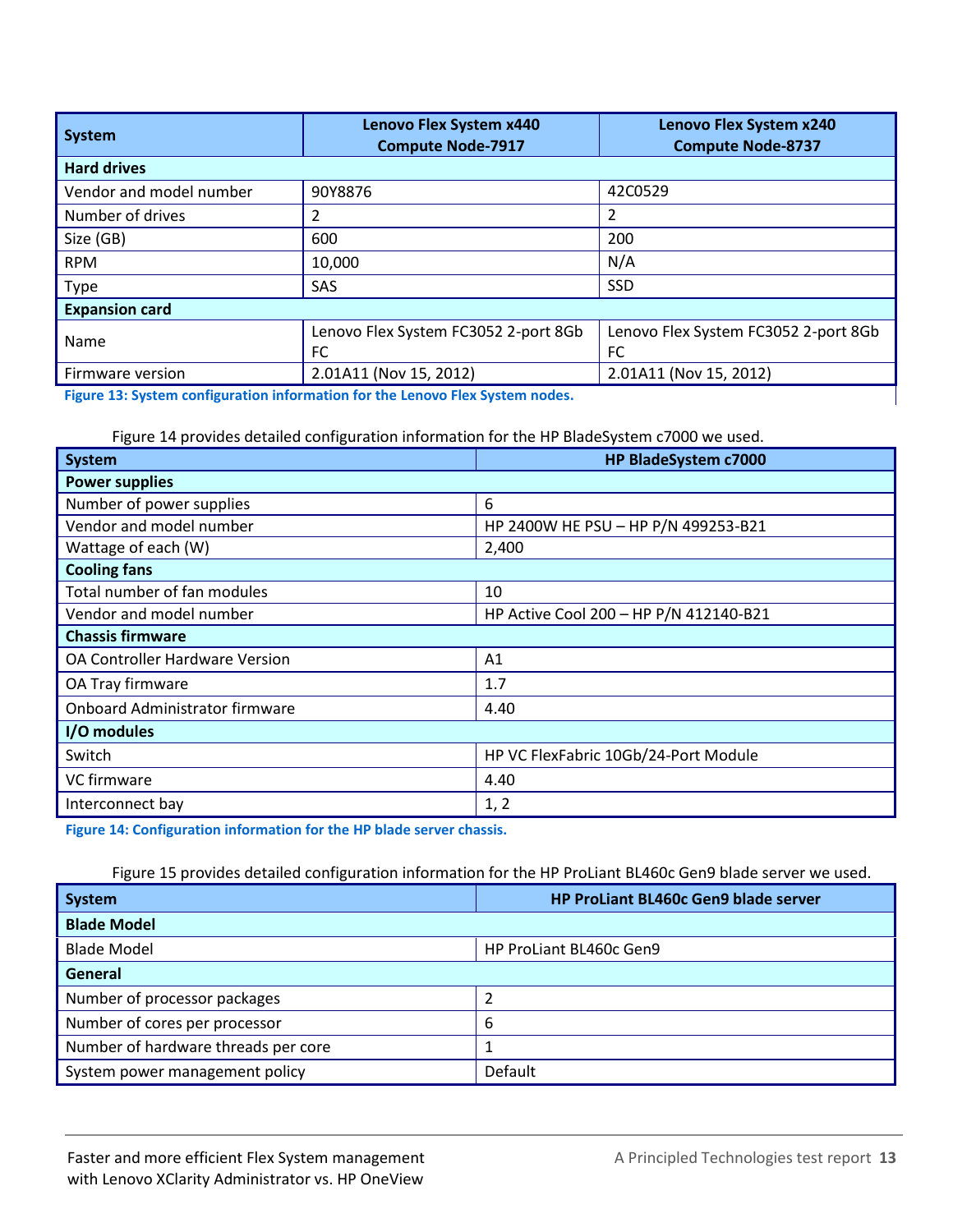| System                            | HP ProLiant BL460c Gen9 blade server                            |  |  |  |
|-----------------------------------|-----------------------------------------------------------------|--|--|--|
| <b>CPU</b>                        |                                                                 |  |  |  |
| Vendor                            | Intel                                                           |  |  |  |
| Name                              | Xeon                                                            |  |  |  |
| Model number                      | E5-2609 v3                                                      |  |  |  |
| Stepping                          | M1                                                              |  |  |  |
| Socket type                       | FCLGA2011-3                                                     |  |  |  |
| Core frequency (GHz)              | 1.9                                                             |  |  |  |
| Bus frequency (GT/s)              | 6.4                                                             |  |  |  |
| L1 cach                           | $6 \times 32$ KB instruction cache, $6 \times 32$ KB data cache |  |  |  |
| L <sub>2</sub> cache              | $6 \times 256$ KB                                               |  |  |  |
| L3 cache                          | <b>15 MB</b>                                                    |  |  |  |
| Platform                          |                                                                 |  |  |  |
| Motherboard model number          | 744409-001                                                      |  |  |  |
| <b>BIOS</b> version               | I36 v1.40 (05/06/2015)                                          |  |  |  |
| iLO4 Firmware                     | 2.20 May 20 2015                                                |  |  |  |
| <b>Memory module(s)</b>           |                                                                 |  |  |  |
| Total RAM in system (GB)          | 16                                                              |  |  |  |
| Vendor and model number           | SK Hynix HMA41GR7MFR4N-TF                                       |  |  |  |
| Type                              | PC4-17000                                                       |  |  |  |
| Speed (MHz)                       | 2,133                                                           |  |  |  |
| Speed running in the system (MHz) | 2,133                                                           |  |  |  |
| Size (GB)                         | 8                                                               |  |  |  |
| Number of RAM module(s)           | $\overline{2}$                                                  |  |  |  |
| Chip organization                 | Double-sided                                                    |  |  |  |
| Rank                              | Single                                                          |  |  |  |
| <b>RAID controller</b>            |                                                                 |  |  |  |
| Vendor and model number           | HP Smart HBA H244br                                             |  |  |  |
| Firmware version                  | 2.52                                                            |  |  |  |
| Cache size (GB)                   | $\mathbf{1}$                                                    |  |  |  |
| <b>Mezzanine card(s)</b>          |                                                                 |  |  |  |
| Card Model                        | HP FlexFabric 10Gb 2-port 536FLB Adapter                        |  |  |  |

**Figure 15: Configuration information for the HP ProLiant BL460c Gen9 blade server we used in our tests.**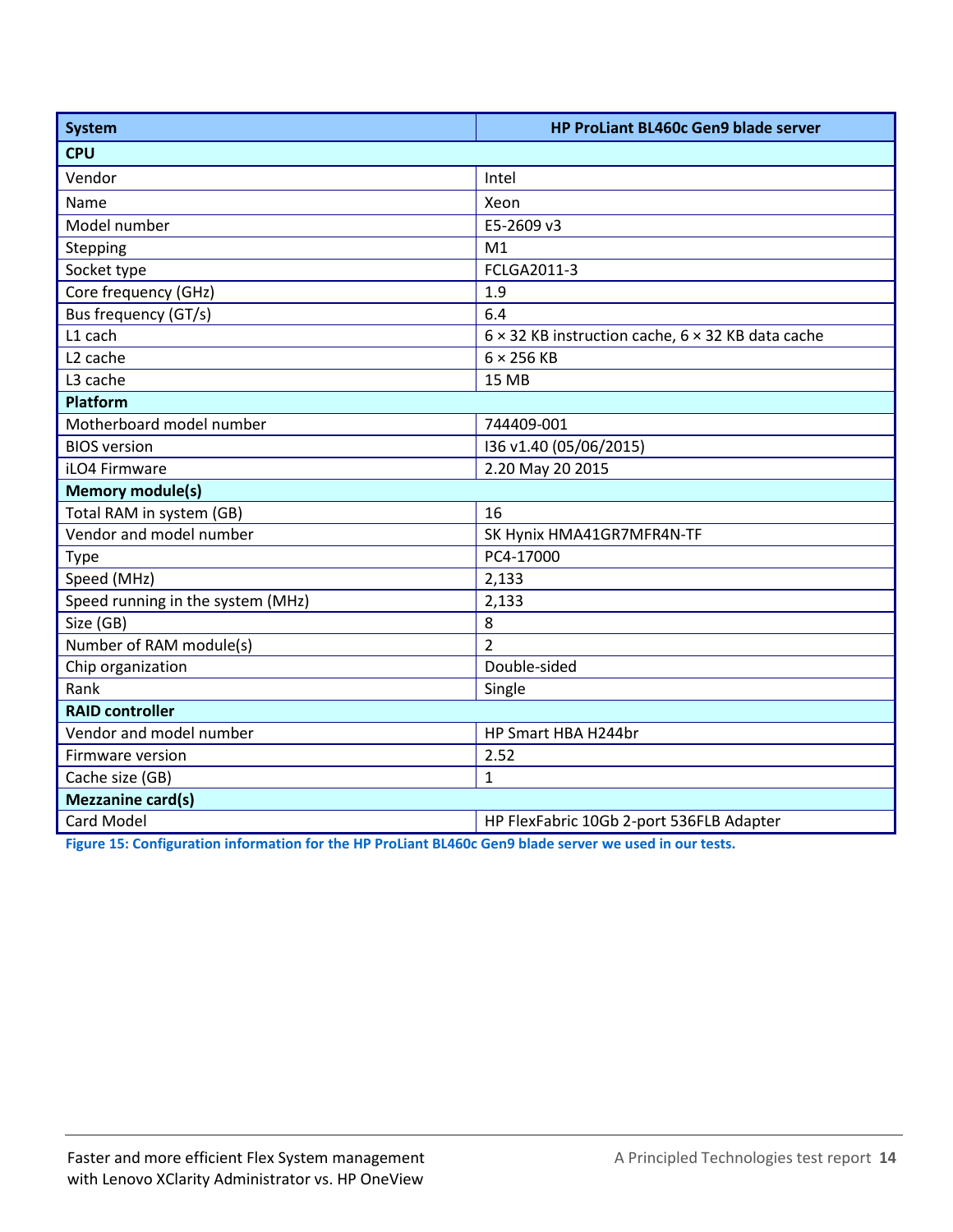# <span id="page-14-0"></span>**APPENDIX C – HOW WE TESTED**

### **Discovery and inventory of Flex System chassis and compute nodes**

#### **Discovery and inventory using Lenovo XClarity Administrator**

- 1. Log onto the Lenovo XClarity Administrator console.
- 2. In the Lenovo XClarity Administrator console, click Hardware.
- 3. Click Discover and Manage New Devices.
- 4. In the Discover and Manage New Devices screen, select the chassis that appears, and click Manage Selected.
- 5. In the Manage window, input the username, password, and recovery password, and click Manage.
- 6. In the Manage Chassis window, click OK after the XClarity Administrator finishes connecting to the chassis.
- 7. When given the option, select Continue to Chassis Configuration.

### **Creating and applying configuration patterns to Flex System compute nodes**

#### **Creating and applying configuration patterns using Lenovo XClarity Administrator**

- 1. Log onto the Lenovo XClarity Administrator console.
- 2. In the Lenovo XClarity Administrator console, click Provisioning.
- 3. Click Patterns.
- 4. In the Configuration Patterns: Patterns window, click the Create a new pattern button.
- 5. In the New Server Pattern Wizard window, click Create a new pattern from scratch.
- 6. Make sure the Form Factor is Flex Computer Node, write a name, and click Next.
- 7. In the Local Storage tab, choose the following options:
	- Disk Type: Any type (try HDD first)
	- Raid Level: RAID 1 (Mirroring)
	- Number of drives: 2
	- Then, click Next.
- 8. In the I/O Adapters tab, click Add I/O Adapter.
- 9. In the Add I/O Adapter window, select the following options:
	- PCI Slot 2
	- Lenovo Flex System FC3052 2-port 8Gb FC Adapter
	- Then, click Add.
- 10. Click Next.
- 11. Leave the option on Keep existing boot mode, and click Next.
- 12. Choose Extended UEFI: x240 Virtualization, and click Save and Deploy.
- 13. In the Deploy Server Pattern window, select your server, and click Deploy.

### **Deploying bare-metal version of VMware ESXi to Flex System chassis and compute nodes**

#### **Deploying bare-metal ESXi using Lenovo XClarity Administrator**

- 1. Log onto the Lenovo XClarity Administrator console.
- 2. In the Lenovo XClarity Administrator console, click Provisioning.
- 3. Click Deploy OS Images.
- 4. On your first server, click on the Edit button under Network Settings.
- 5. In the Edit Network Settings button, enter the host name and IP information, and click OK.
- 6. Repeat steps 4 and 5 for the next two servers.
- 7. Check all servers' checkboxes, make sure that the image to deploy is the provided ESXi image, and then click Deploy Images.
- 8. At the deployment confirmation screen, double-check that everything is set up the way you want, and click Deploy.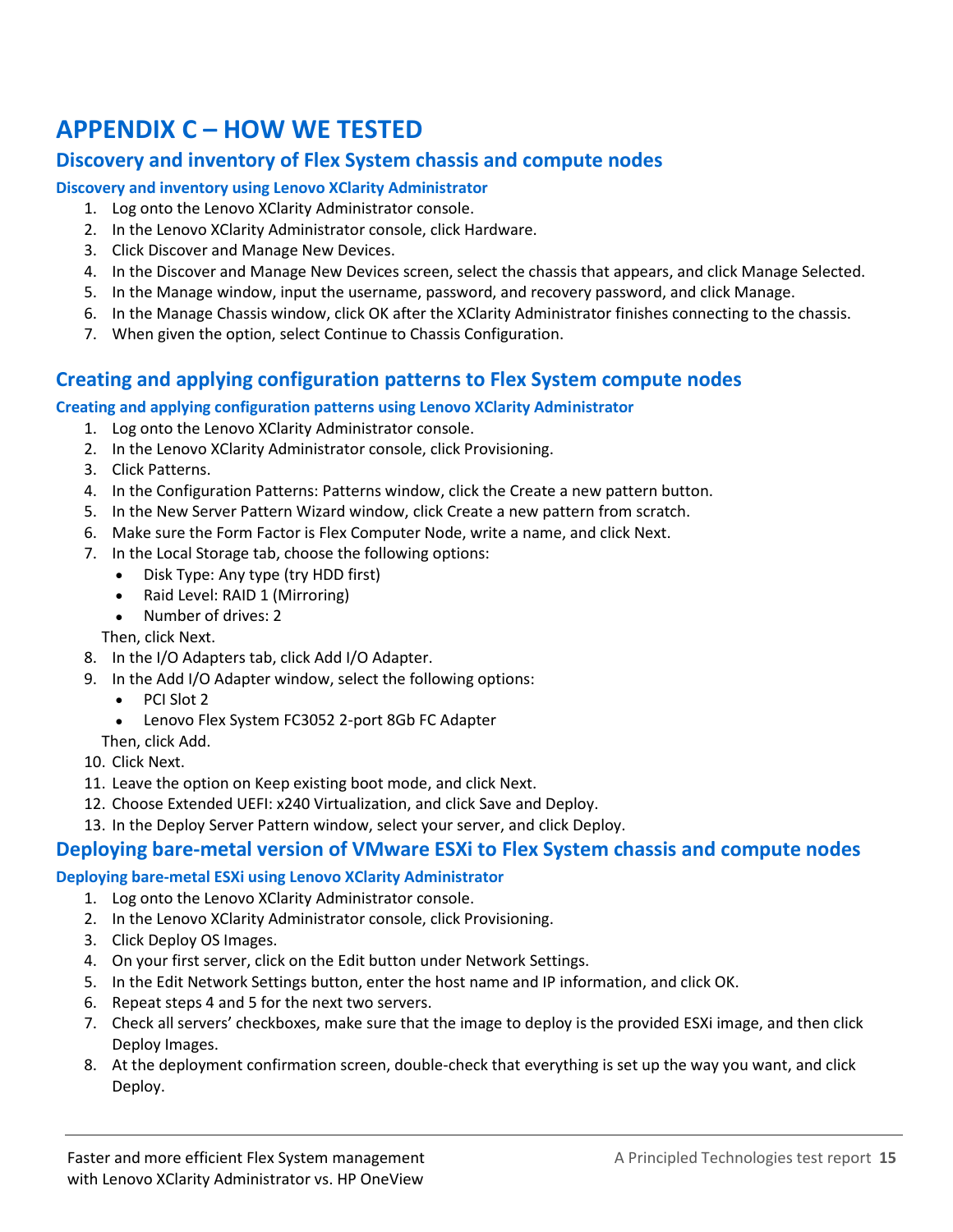### **Acquiring and applying firmware updates to Flex System nodes**

#### **Applying firmware updates using Lenovo XClarity Administrator**

- 1. Log onto the Lenovo XClarity Administrator console.
- 2. In the Lenovo XClarity Administrator console, click Provisioning.
- 3. Click Apply / Activate.
- 4. In the Firmware Updates: Apply / Activate screen, check all units, and change their assigned policy to the policy you created. Then, click Perform Updates.
- 5. In the Update summary, select the following options:
	- Update Rule: Stop all updates on error
		- Activation Rule: Immediate activation
- 6. Click Perform Update.
- 7. If you get a confirmation window warning you that the endpoint might be restarted, click OK.

# **Installation, Configuration and Deployment with the HP OneView solution**

#### **HP OneView OVF Deployment**

- 1. From the vSphere Client, click File, Deploy OVF Template…
- 2. When the Deploy OVF Template wizard launches, click Browse…, navigate to the HP OneView OVA location, and click Open.
- 3. Click Next.
- 4. Review the OVF Template Details, and click Next.
- 5. Name the HP OneView VM (HPOneViewTest), select the inventory location, and click Next. If you did not specify a Specific Host, at the next screen, select the Host and click Next.
- 6. Select the destination storage for the virtual machine files, and click Next.
- 7. Select Thin Provision, and click Next.
- 8. Ensure the Destination Networks for the VM Network is set to the correct VLAN (for our test, we used our management VLAN), and click Next.
- 9. Review the Ready to Complete summary, check Power on after deployment, and click Finish.

#### **HP OneView Initial Setup**

These steps are to follow a successful OVF deployment, and they assume that the OneView VM has been powered on.

- 1. From the vSphere Client, select the newly deployed appliance (HPOneView-NoSSH\_1.20.05-0201918), and click the Console tab.
- 2. Click Agree to accept the HP OneView licensing terms.
- 3. Click Disable to turn off Authorized services access.
- 4. Click OK.
- 5. At the HP OneView login screen, enter the default User and Password (Administrator/admin), and click Login.
- 6. Enter and confirm a new password for the Administrator (Password1), and click OK.
- 7. Enter the hostname (oneview.local).
- 8. At the Appliance Networking screen, enter the IPv4 address for the appliance (10.128.54.123).
- 9. Verify the Gateway address and Preferred DNS server (10.128.0.1 and 10.128.0.10) are correct; Leave the default Time and Language settings, and click OK.

#### **HP Insight Controller OVF Deployment**

- 1. From the vSphere Client, click File→Deploy OVF Template.
- 2. When the Deploy OVF Template wizard launches, click Browse.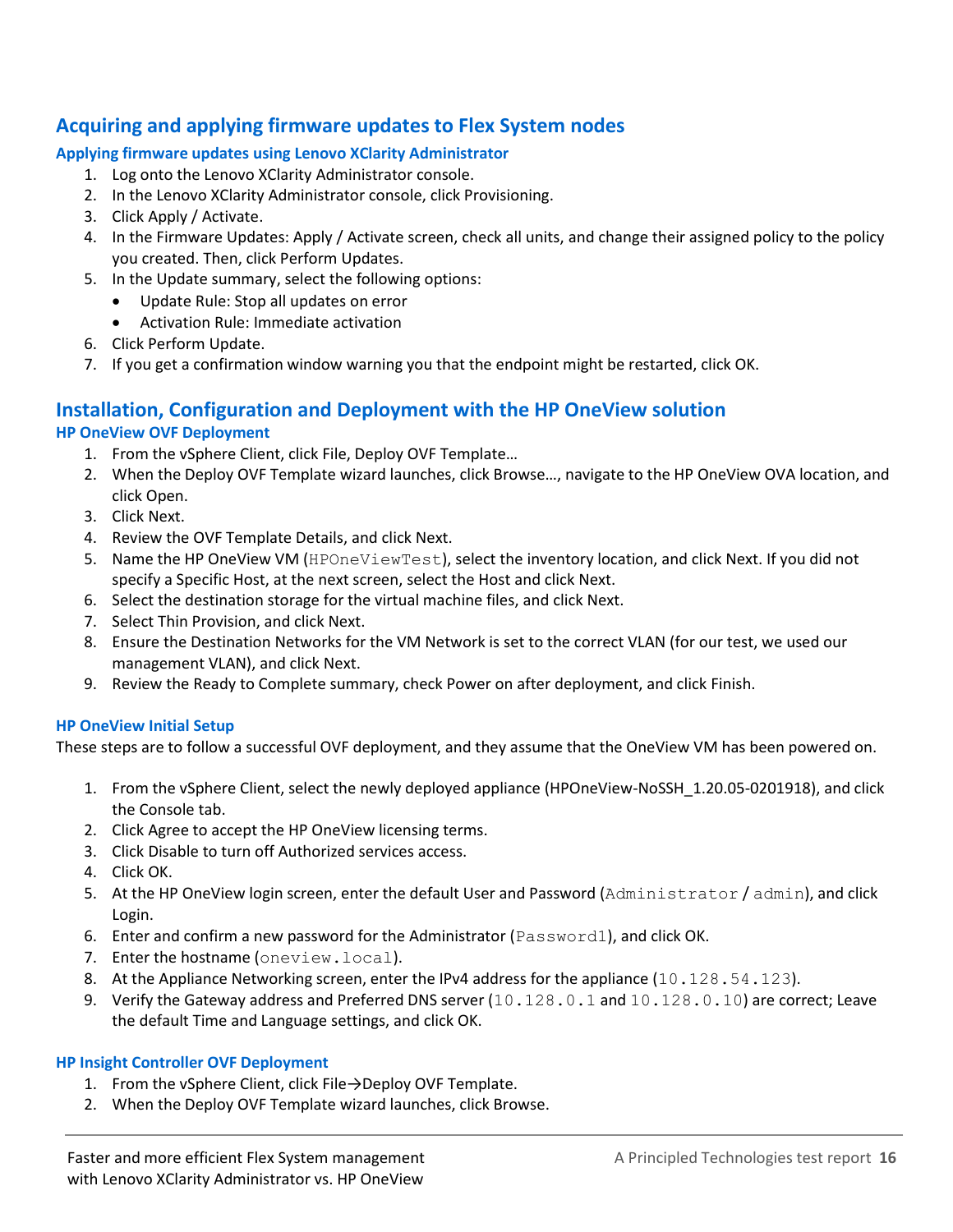- 3. Navigate to the Insight Controller OVF, and select Open.
- 4. Select Next on the OVF Template Details screen.
- 5. Provide a name for the Virtual Machine, and select an inventory location.
- 6. Select Next.
- 7. On the Host / Cluster pane, select a host for the VM deployment.
- 8. Select Next.
- 9. On the Storage pane, select the storage location.
- 10. Select Next.
- 11. On the Disk Format pane, select Thick Provisioned Eager Zeroed.
- 12. Select Next.
- 13. On the Network Mapping Pane, select the appropriate network for Insight Controller to use.
- 14. Select Next.
- 15. On the Ready to Complete pane, select Finish.

#### **HP Insight Control server provisioning Initial Setup**

These steps are to follow a successful OVF deployment, and they assume that the OneView VM has been powered on.

- 1. From the vSphere Client, select the newly deployed appliance (ICsp-vmware-7.4.1-105860) and click the Console tab.
- 2. Click Agree to accept the HP Insight Control server provisioning License.
- 3. Click Disable to turn off Authorized services access.
- 4. Click OK.
- 5. At the HP Insight Control login screen, enter the default username and password, and click Login.
- 6. Enter and confirm a new password for the Administrator, and click OK.
- 7. At the Appliance Networking screen, expand the Appliance tree.
- 8. Enter a valid IPv4 address for the gateway address, the appliance IP address, and DNS servers.
- 9. Expand the Deployment tree.
- 10. Enter a valid IPv4 address for the deployment IP address.
- 11. Leave the default time & language settings, and click OK.

#### **Connecting HP Insight Control server provisioning & HP OneView**

- 1. Navigate to the web client for HP Insight Control server provisioning.
- 2. Select the top drop-down menu, and select HP OneView Appliances.
- 3. Select Add Appliance.
- 4. Fill in all required fields, and select Add.

#### **HP Media Server Setup**

*Note:* Download the image file for Intelligent Provisioning and the HP Service Pack for ProLiant to the media server. Also ensure the media server has access to the VMware vSphere 5.5U2 media.

- 1. In Windows Server 2012 R2, launch Server Manager.
- 2. Select Add roles and features from the Dashboard.
- 3. Select Next on the Before You Begin pane.
- 4. Select Next on the Installation Type pane.
- 5. Select Next on the Server Selection pane.
- 6. Select Next on the Server Roles pane.
- 7. On the Features pane, select .Net Framework 3.5 Features.
- 8. When a dialog to add required features appears, select Add Features.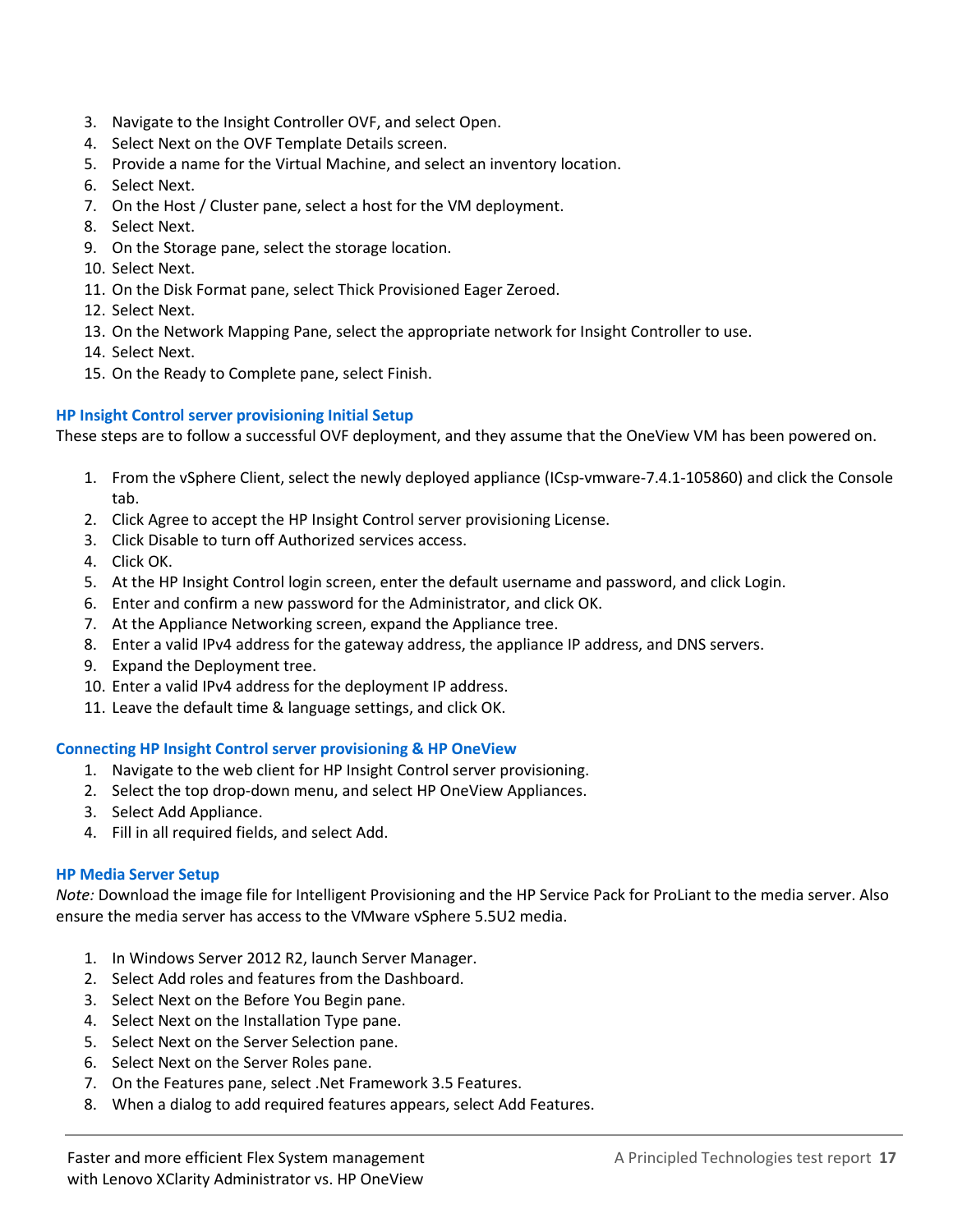- 9. Select Next on the Features pane.
- 10. On the Confirmation pane, select Finish.
- 11. Navigate to the Insight Controller server provisioning web client in a web browser.
- 12. Select the top drop-down menu, and select Settings.
- 13. Select Edit, located next to Media Server.
- 14. Select the link Download HP Insight Control server provisioning Media Server setup utility.
- 15. When the HP Install Package window opens, click Run.
- 16. The Media Server setup utility will launch. At the Prerequisites screen, click Continue.
- 17. When the Browser For Folder window launches, navigate to the Local Disk and create a new folder to host the Media Server. For our test, we created a folder on C:\ named hpmediaserver.
- 18. At the Select Components to Install screen, uncheck Select All, and check ESXi 5.5 U2, HP SPP, and Intelligent Provisioning.
- 19. Click Install.
- 20. At the Parameters screen, enter a name for the Windows File Share Name (hpmediaserver).
	- **•** Enter an Authorized Windows User (Administrator).
- 21. Click Install.
- 22. The ESXi 5.5 U2 Setup window will launch. Mount the vSphere installation ISO by right-clicking and selecting Mount.
- 23. Select the browse icon next to the Distribution location, navigate to the mounted ISO, and select OK.
- 24. Click Install.
- 25. Click Close when the ESXi media transfer completes.
- 26. Click Close on the still-open installation dialog.
- 27. Navigate back to the web-client for HP Insight Control server provisioning.
- 28. Select the top drop-down menu, and select Settings.
- 29. Select Edit, located next to Media Server.
- 30. Provide all Media Server information.
- 31. Select OK.

#### **HP iLO License configuration**

- 1. Navigate to the iLO of the server to be deployed.
- 2. Enter the correct credentials, and select Login.
- 3. Expand the Administration tree in the left menu, and select Licensing.
- 4. Enter the License Key, and select install.

#### **HP OneView Enclosure Discovery**

- 1. Navigate to the web client for HP OneView.
- 2. Enter the credentials configured at installation, and select Login.
- 3. Select the top-left drop down, and select Enclosures.
- 4. Select Add enclosure.
- 5. Enter the IP address of the Onboard Administrator of the HP BladeSystem c7000. Select the radio button Managed.
- 6. Enter the credentials for the OA, provide an Enclosure group name, and select a Firmware baseline.
- 7. Select Add to start enclosure discovery.
- 8. When the prompt for Edit [Enclosure Group Name] logical interconnect group appears, select OK.
- 9. When the inventory is complete, verify all information and stop the timer.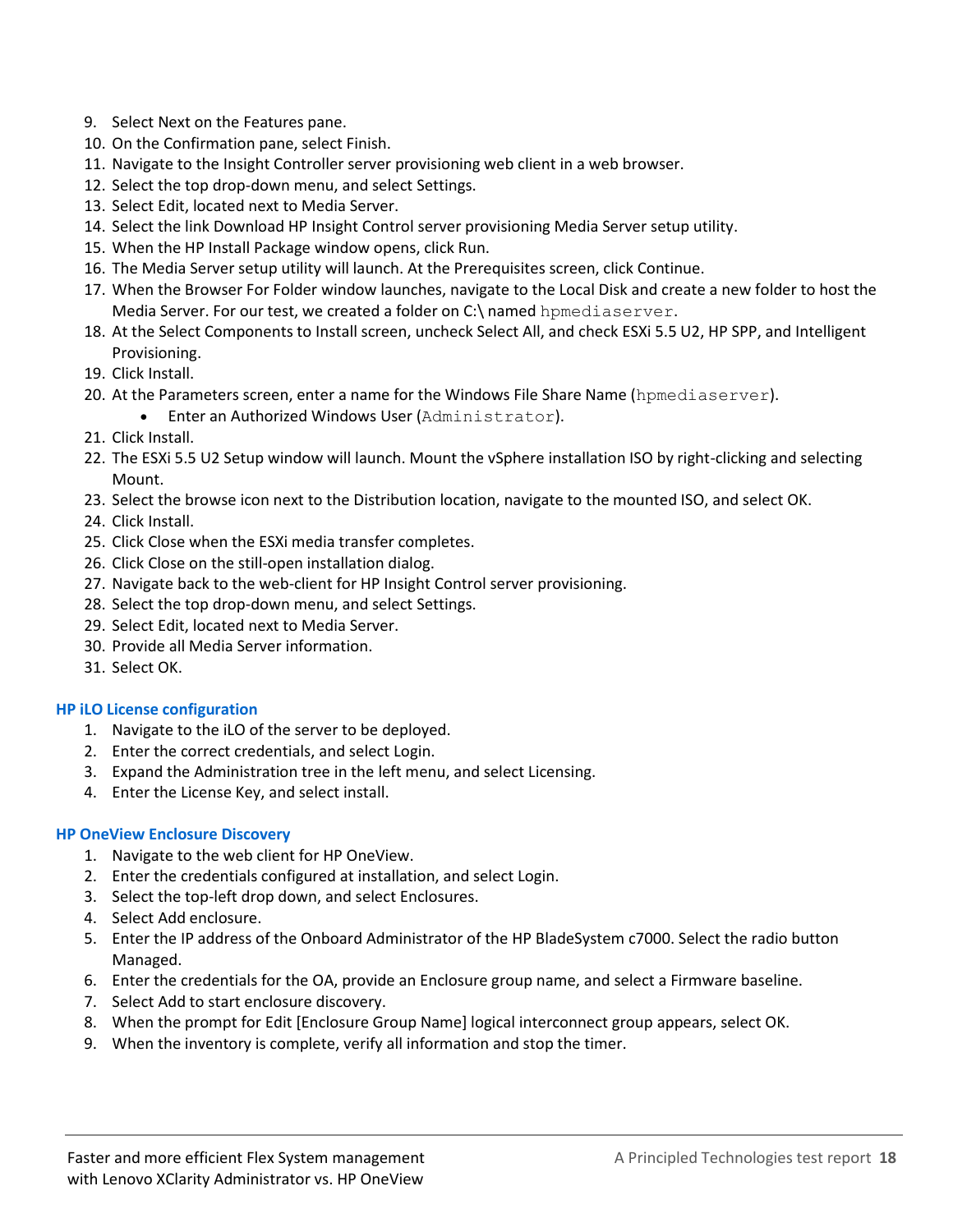#### **HP Service Pack for ProLiant Download and Integration with HP OneView**

- 1. Navigate to [http://h17007.www1.hp.com/us/en/enterprise/servers/products/service\\_pack/spp/index.aspx](http://h17007.www1.hp.com/us/en/enterprise/servers/products/service_pack/spp/index.aspx) in a web browser. Performing this on the server that acts as a media server is ideal.
- 2. Under Full ISO Image, select the link to download the HP Service Pack for ProLiant. The file is 4.69 GB.
- 3. On the next page, select Obtain Software.
- 4. Select Sign-in Now on the prompt that appears.
- 5. Sign in with an HP account that has rights to download the HP SPP.
- 6. Select Obtain Software.
- 7. Click Select.
- 8. Fill out the form, and click Next.
- 9. Choose either the HP Download Manager or Standard download, and select Download.
- 10. Once the file is downloaded, navigate to the web portal for HP OneView.
- 11. From the top left drop down menu, select Firmware Bundles.
- 12. Select Add Firmware Bundle.
- 13. Select Choose file and navigate to the HP Service Pack for ProLiant ISO.
- 14. Select Start Upload.

#### **HP OneView Profile Creation**

- 1. Navigate to the web client for HP OneView.
- 2. Select the top-left drop down, and select Server Profiles.
- 3. Select Create profile.
- 4. Provide the profile with all needed information, such as a name, description, etc. When selecting hardware on which to apply the profiles, use the following settings.
	- Server hardware: Bay 1
	- Server hardware type: BL460c Gen9
	- Enclosure group: Test Enc Group (this is the group created during discovery)
	- Affinity: Device bay + server hardware
	- Firmware baseline: HP Service Pack for ProLiant version 2015.06.0
	- Select Boot Mode Legacy BIOS
- 5. Select Create.
- 6. To create profiles for other bays/blades that are identical to the first profile, select the first profile.
- 7. Select the Actions menu, and select Copy.
- 8. Provide the new profile with a name, and enter the correct bay number.
- 9. Select Create.
- 10. Repeat steps 6–9 for each additional blade.

#### **HP Insight Control server provisioning discovery**

- 1. Navigate to the web client for HP Insight Control server provisioning.
- 2. From the top-left drop-down menu, select Servers.
- 3. Select Add server.
- 4. Provide the server's iLO IP address, and username/credentials.
- 5. Select Add.

#### **HP Insight Control server provisioning vSphere 5.5U2 deployment with manual IP address**

- 1. Navigate to the web client for HP Insight Control server provisioning.
- 2. From the top-left drop-down menu, select Device Groups.
- 3. Select Create device group.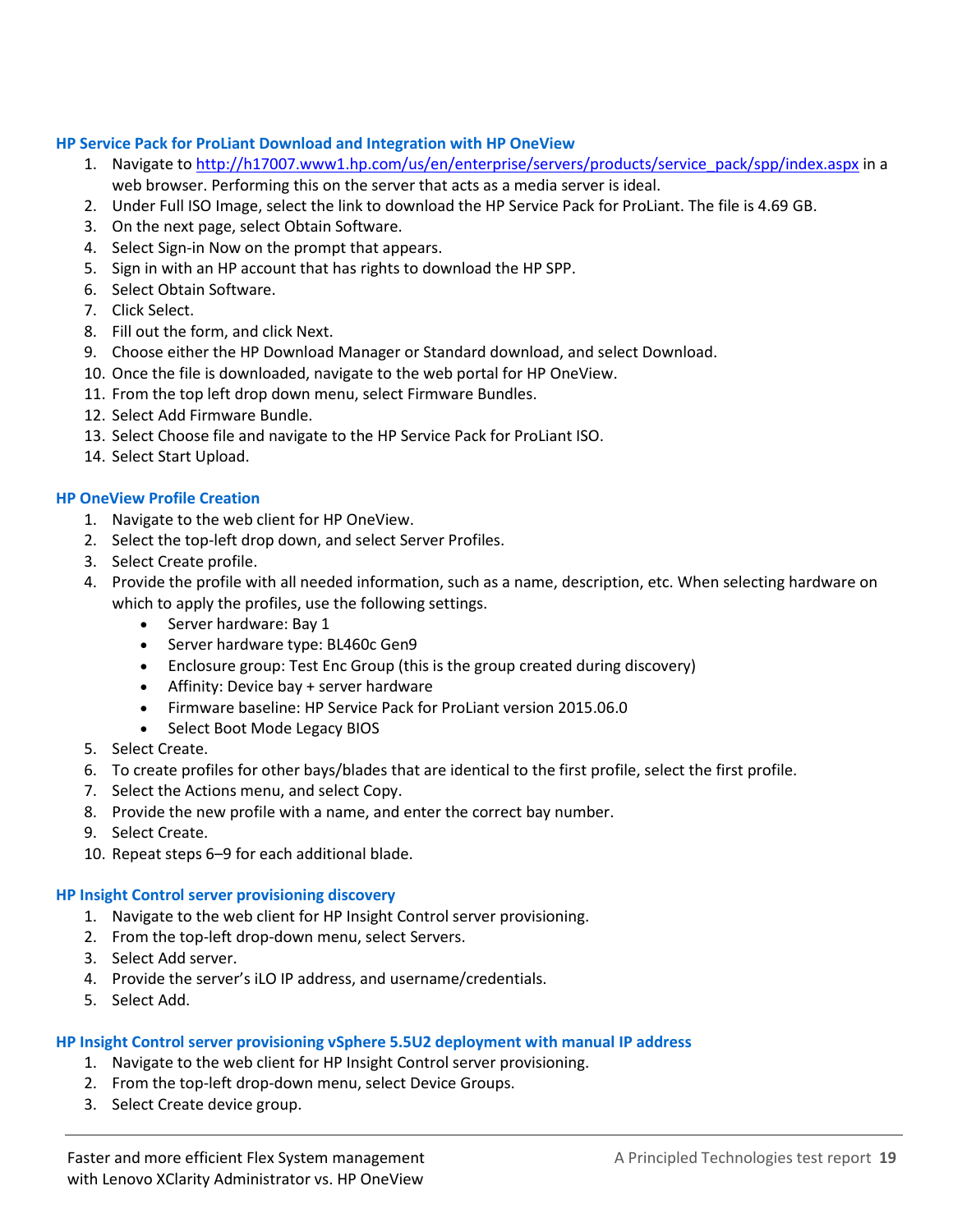- 4. Provide the group with a name, and add two previously discovered servers.
- 5. Select Create.
- 6. On the Actions drop-down, select Run OS Build Plans. Select Add Plan, and find the plan titled ProLiant OS ESXi 5.5 U2 Scripted Install. Select Add.
- 7. Set the radio button next to Configure network to Customize.
- 8. Select the correct Ethernet interface to edit, and expand it. Switch the radio button to Enabled. Switch the radio button to Manual. Provide an IP address and netmask. Select the next Ethernet interface to edit, and expand it. Provide an IP address and netmask for the second discovered server, and select OK.
- 9. Select OK. The servers will have ESXi 5.5U2 deployed to them with manual IP address settings.